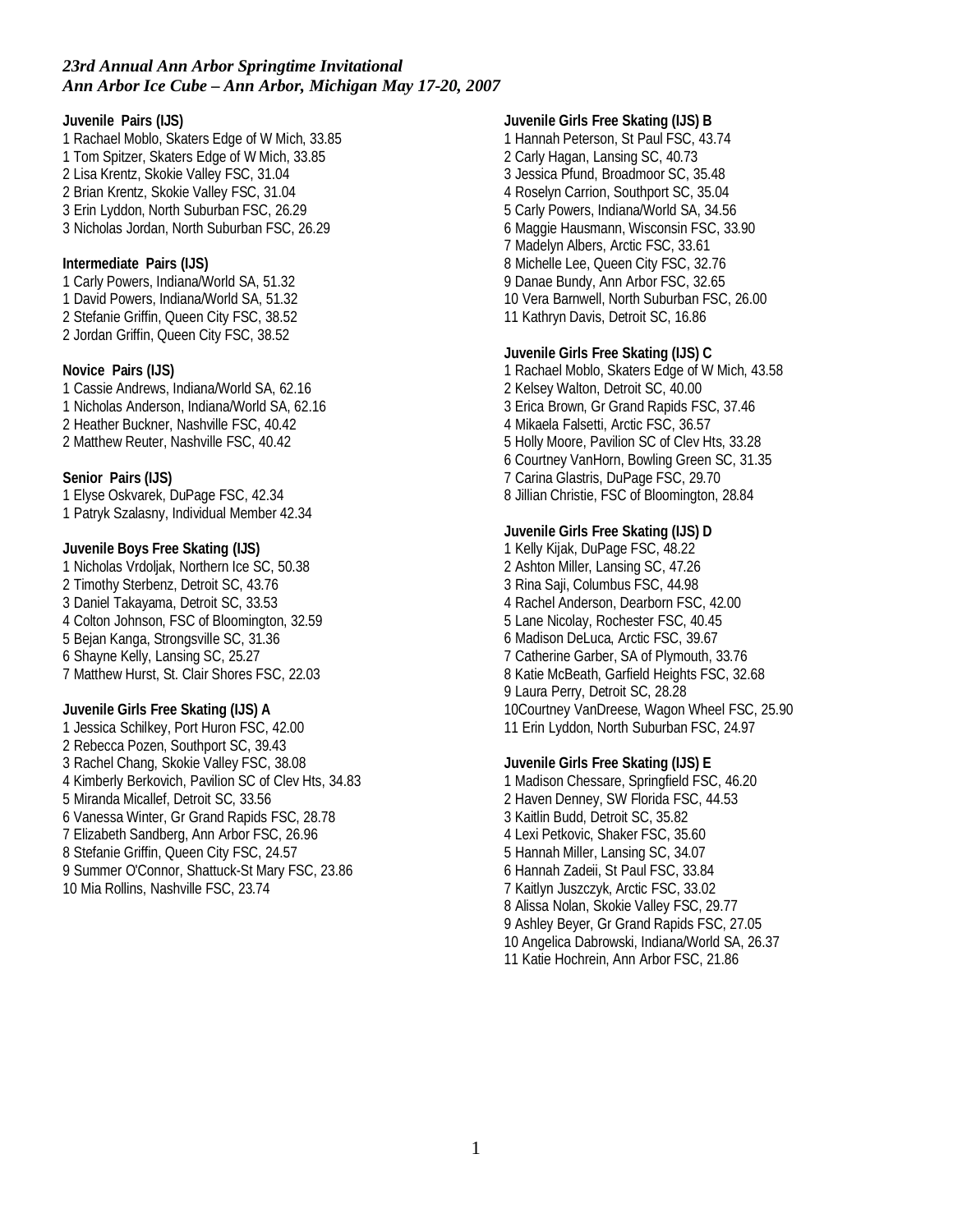**Open Juvenile Ladies Free Skating (IJS) A** 1 Nuria Carassa, Gr Grand Rapids FSC, 33.29 2 Katie Krausman, Lakeland SC, 32.50 3 Rebecca Fracassa, St. Clair Shores FSC, 28.57 4 Courtney Cameron, St. Clair Shores FSC, 27.65 5 Alyxia Caragiu, Bowling Green SC, 27.44 6 Kelly Sheehan, Troy Academy of FS 27.37 7 Leah Maniaci, St. Clair Shores FSC, 25.25 8 Cheryl Still, Gr Grand Rapids FSC, 24.68 9 Mara Thompson, Twin Bays SC, 23.57 10 Tess Kohler, Twin Bays SC, 22.95 11 Connie Achtenberg, Ann Arbor FSC, 22.02 **Open Juvenile Ladies Free Skating (IJS) B** 1 Annelise Chmelik, DuPage FSC, 36.97 2 Hallie Kohler, Twin Bays SC, 35.57 3 Stephanie Netzly, Skaters Edge of W Mich, 32.05 4 Amanda Bertsch, Ann Arbor FSC, 31.45 5 Jade Lun, St. Clair Shores FSC, 29.48 6 Meghan Berry, Ann Arbor FSC, 28.67 7 Kaitlyn Holland, Gr Grand Rapids FSC, 28.04 8 Nevena Divic, Gr Grand Rapids FSC, 24.94 9 Taylor Siecinski, St. Clair Shores FSC, 23.13 10Eliza Somsel, Gr Grand Rapids FSC, 22.91 11 Francesca Fracassa, St. Clair Shores FSC, 19.92 **Intermediate Men Free Skating (IJS)** 1 Joshua Farris, Seattle SC, 78.97 2 Christiaan Burner, Northern Ice SC, 57.82 3 Alex Zadeii, St Paul FSC, 56.43 4 Troy Tomasello, Strongsville SC, 51.22 5 Jeffrey Fishman, Arctic FSC, 44.71 6 David Powers, Indiana/World SA, 44.36 7 Nicholas Anderson, Indiana/World SA, 43.67 8 Jack Spitzer, Skaters Edge of W Mich, 43.47 9 Alexander Newman, SC, of Novi 42.99 10 Jared Weiss, St. Clair Shores FSC, 42.12 11 Nicholas Fisk, St. Clair Shores FSC, 41.17 12 Noah Shroats, Northern Ice SC, 36.39 13 Ernie Stevens, Louisville SA, 36.38 14 Jacob Jaffe, Pavilion SC of Clev Hts, 34.21 15 Cody Rowekamp, Northern Kentucky SC, 33.29 16 Jordan Griffin, Queen City FSC, 32.31 17 Tom Spitzer, Skaters Edge of W Mich, 31.96

**Intermediate Ladies Free Skating (IJS) A** 1 Jessica Calalang, DuPage FSC, 49.27 2 Michalah Thorn, Northern Kentucky SC, 40.36 3 Alexis Sintetas, Skokie Valley FSC, 39.27 4 Rachel Cole, Detroit SC, 39.19 5 Morgan Cheung, Monroe FSC, 38.36 6 Liz Burke, FSC of Bloomington, 36.73 7 Chenale Mackey, Westland FSC, 35.30 8 Kyra Hauck, Onyx-Suburban SA, 28.85 9 Alyssa Stapf, Lansing SC, 28.31

**Intermediate Ladies Free Skating (IJS) B**

1 McKinzie Daniels, Springfield FSC, 54.06 2 Lucy Mann, Chicago FSC, 44.07 3 Trudy Wu, Columbus FSC, 39.00 4 Madison Rothweiler, FSC of Bloomington, 35.03 5 Emily Montreuil, St. Clair Shores FSC, 32.90 6 Kaitlyn Shariak, Detroit SC, 30.18 7 Catherine Wilson, Cleveland SC, 30.04 8 Jenna Sutton, SC, of Novi 26.82 9 Lauren Rejman, DuPage FSC, 26.52

**Intermediate Ladies Free Skating (IJS) C** 1 Alexie Mieskoski, Columbus FSC, 49.51 2 Noelle Sereis, Northern Ice SC, 47.84 3 Jennifer Sterbenz, Detroit SC, 46.98 4 Cassie Andrews, Indiana/World SA, 44.71 5 Allison Jamison, Skaters Edge of W Mich, 43.63 6 Natalie Krupa, St. Clair Shores FSC, 42.85 7 Amber Traill, Bowmanville FSC (Canada), 34.65 8 Kelly Lenkevich, SC, of Novi 34.26 9 Annelise Hutchison, Shattuck-St Mary FSC, 28.94 10 Ariel Madrigal, South Metro Shores FSC, 27.95 11 Elizabeth Goldstein, Ann Arbor FSC, 25.65

**Intermediate Ladies Free Skating (IJS) D** 1 Lili Malone, Skokie Valley FSC, 54.02 2 Bethany Bonenfant, Detroit SC, 46.64 3 Caroline Knoop, Shaker FSC, 40.56 4 Alexandria Carr, Ann Arbor FSC, 35.68 5 Marissa DelMatto, Columbus FSC, 34.07 6 Minna Song, St. Clair Shores FSC, 34.02 7 Samantha Ironside, Bowmanville FSC (Canada), 29.24 8 Arielle Peterson, Sk8Bay FSC, 26.94 9 Rachel Endres, Kalamazoo FSC, 25.57

**Intermediate Ladies Free Skating (IJS) E** 1 Lauren Dinh, Broadmoor SC, 53.18 2 Mara Gueli, Detroit SC, 51.80 3 Katelyn Walter, Arctic FSC, 41.15 4 Kassandra Kobzowicz, Pavilion SC of Clev Hts, 40.77 5 Jaylyn Kelly, Lansing SC, 37.49 6 Gina DeSico, Detroit SC, 33.01 7 Rhea Morrison, Fort Wayne ISC, 25.80 8 Emily Laughlin, Detroit SC, 24.28 9 Ivy Hutchison, Twin Bays SC, 22.81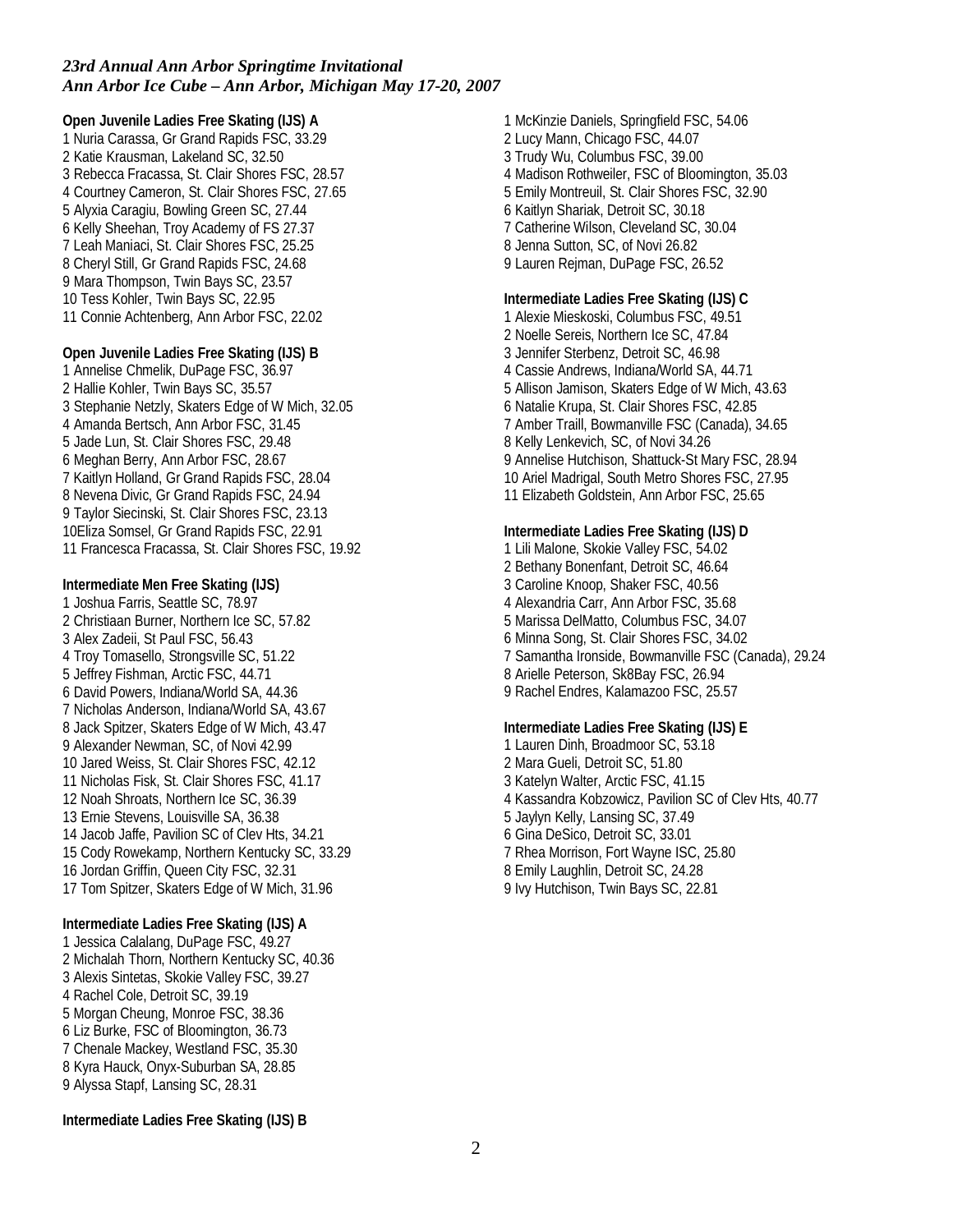**Intermediate Ladies Free Skating (IJS) F** 1 Alana Christie, FSC of Bloomington, 51.67 2 Allyson Williams, Gr Grand Rapids FSC, 42.21 3 Lindsay Burdan, SC of Central Ohio,41.85 4 Colleen Clancy, Kalamazoo FSC, 41.11 5 Jillian Kastely, Arctic FSC, 40.32 6 Maria Santiago, Southport SC, 31.28 7 Ashlie Stevens, Louisville SA, 29.53 8 Amy Hinz, Lansing SC, 29.26 9 Kylie Meyer, SC, of Novi 26.88 10 Ashley Gora, DuPage FSC, 23.86 11 Amy Allen, Lansing SC, 17.82

**Intermediate Ladies Free Skating (IJS) G** 1 Madeline Koehler, Cleveland SC, 43.20 2 Jacquelyn Scott, DuPage FSC, 41.16 3 Anna Li, Detroit SC, 41.12 4 Veronica Hochstein, St. Clair Shores FSC, 40.76 5 Natalie Imirzian, SC, of Novi 38.62 6 Ashleigh Green, Broadmoor SC, 37.18 7 Macy Shroyer, Lansing SC, 36.25 8 Carly Strecker, Southport SC, 19.75

**Intermediate Ladies Free Skating (IJS) H** 1 Mary Beth Marley, DuPage FSC, 53.12 2 KayCee Nelson, St Paul FSC, 48.05 3 Carly Morishita, Bowmanville FSC (Canada), 45.57 4 Amber Ruiz, Broadmoor SC, 43.43 5 Connie Ly, Lansing SC, 35.67 6 Kasey Smith, Chicago FSC, 34.67 7 Erin Gales, Detroit SC, 31.44 8 Anna Kuljian, Ann Arbor FSC, 30.89 9 Jamey Little, Detroit SC, 29.70 10 Elizabeth Roach, Twin Bays SC, 22.12

**Intermediate Ladies Free Skating (IJS) I** 1 Jacqueline Han, Northern Ice SC, 56.55 2 Meghan Erikson, Detroit SC, 54.18 3 Anna Britt Hall, Wagon Wheel FSC, 45.14 4 Kimberly Morawski, St. Clair Shores FSC, 41.68 5 Audrey Winter, Gr Grand Rapids FSC, 40.18 6 Kelsey Wright, Lansing SC, 37.05 7 Kirsten Clark, Louisville SA, 33.69 8 Beth Evans, Winterhurst FSC, 33.33 9 Rebecca Gamelin, Twin Bays SC, 27.09 10 Taylor Wiedemann, Detroit SC, 27.02

**Novice Men Free Skating (IJS)** 1 Daniel O'Shea, Skokie Valley FSC, 76.72 2 Joe Gorecki, Detroit SC, 61.78 3 Justin Brachat, DuPage FSC, 59.23 4 Jason Thomas, Wagon Wheel FSC, 56.29 5 Zachariah Szabo, Winterhurst FSC, 49.90 6 Dylan DeWitt, Lansing SC, 48.80 7 Alex Fabian, Fort Wayne ISC, 44.51 8 Gordon Wegg, Bowmanville FSC (Canada), 41.04 9 Anthony Furiano, Bowmanville FSC (Canada), 39.46 10 Matthew Reuter, Nashville FSC, 33.28 **Novice Ladies Free Skating (IJS) A** 1 Arianne Thomas, St Paul FSC, 63.83 2 Lauren Nieman, DuPage FSC, 62.25 3 Caydee Denney, SW Florida FSC, 60.49 4 Lauryn Cummings, Arctic FSC, 56.50 5 Farah Sheikh, Detroit SC, 55.47 6 Katie Welz, Wagon Wheel FSC, 50.48 7 Kacie Kotnik, Lincoln Center FSC, 49.68 8 Lexi DeNio, Lakeland SC, 47.75 9 Paige Hamilton, Columbus FSC, 42.25 10 Grace Paulsen, Shattuck-St Mary FSC, 42.03 11 Fariba Kanga, Strongsville SC, 39.53 12 Megan Sulc, Shaker FSC, 39.03 **Novice Ladies Free Skating (IJS) B** 1 Elisabeth McDonald, Cleveland SC, 61.09 2 Gabrielle Schorg, Broadmoor SC, 55.57 3 Alicia Hsu, Nashville FSC, 53.54 4 Emily Glassberg, Detroit SC, 52.95

5 Catherine Lepkowski, Lakeland SC, 46.66 6 Kayla Schmitt, Detroit SC, 43.67 7 Brittany Fullgrapp, Port Huron FSC, 42.21 8 Carrie Fredin, DuPage FSC, 41.34 9 Heather Buckner, Nashville FSC, 41.28 10 Katie White, Detroit SC, 38.98 11 Anna Stone, Fort Wayne ISC, 26.96 12 Meredith Longoria, Ann Arbor FSC, 23.62

**Novice Ladies Free Skating (IJS) C** 1 Christina Gao, Northern Kentucky SC, 58.51 2 Katie Soraghan, Wagon Wheel FSC, 48.45 3 Alice Lee, Detroit SC, 44.81 4 Madeline Young, Detroit SC, 44.58 5 Molly Flynn, Arctic FSC, 41.22 6 Alexis Blodgett, Lakeland SC, 38.26 7 Kelly Kielian, Columbus FSC, 37.23 8 Krista Schwartz, Fort Wayne ISC, 25.41 9 Lyndsey Smith, Bowmanville FSC (Canada), 22.07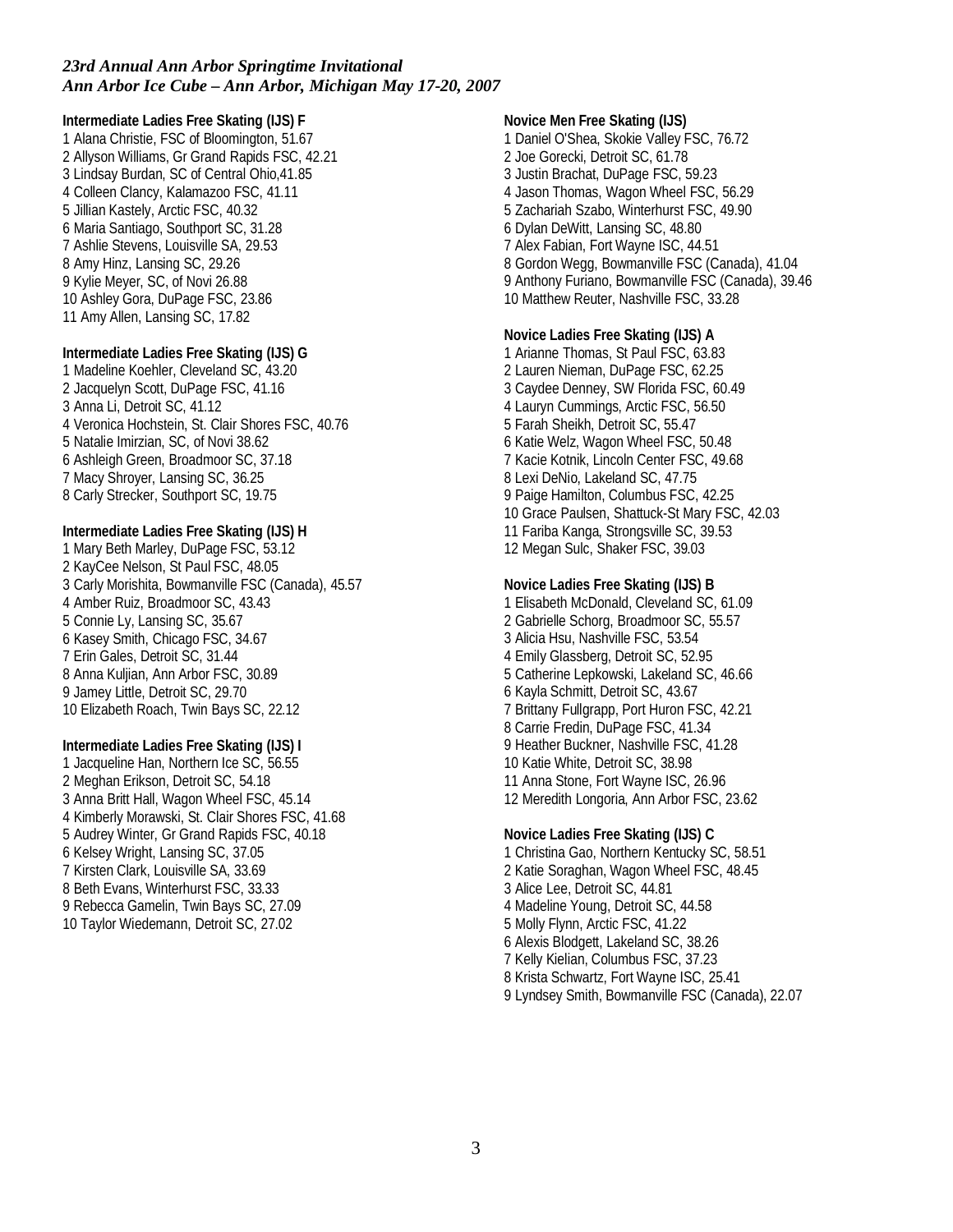**Novice Ladies Free Skating (IJS) D** 1 Marissa Secundy, Broadmoor SC, 73.11 2 Kiri Baga, FSC of Bloomington, 63.95 3 Lauren Ko, Detroit SC, 59.97 4 Tabitha Taylor, Indiana/World SA, 55.66 5 Katrina Weber, DuPage FSC, 49.82 6 Angela Keller, Arctic FSC, 47.19 7 Kylie Papp, Shaker FSC, 46.09 8 Cyara Hotopp, Detroit SC, 43.55 9 Roslynne Loback, Bowmanville FSC (Canada), 42.69 10 Lauren Williams, Detroit SC, 40.61 11 Christi Sidwell, Nashville FSC, 39.92 12 Alyssa Albers, Arctic FSC, 39.81 13 Olivia LaFond, Ann Arbor FSC, 38.34 14 Kathryn Singer, Strongsville SC, 33.50 15 Sara Anger, Fort Wayne ISC, 26.01

**Junior Men Free Skating (IJS)** 1 Grant Hochstein, St. Clair Shores FSC, 96.29 2 Nathan Chastain, Northern Kentucky SC, 66.08

**Junior Ladies Free Skating (IJS) A** 1 Kayla Howey, DuPage FSC, 60.67 2 Tara Stacey, Arctic FSC, 55.22 3 Erica Ransford, Arctic FSC, 54.06 4 Lynzee Broussard, Gr Grand Rapids FSC, 52.09 5 Victoria Vlcek, Arctic FSC, 50.72 6 Jordan Somogyi, Bowmanville FSC (Canada), 45.69 7 Claire Smyth, Lakeland SC, 44.49 8 Kristin Maurer, Gr Grand Rapids FSC, 44.49 9 Lindsey Roman, DuPage FSC, 44.15 10 Erica Duncan, Bowmanville FSC (Canada), 38.14 11 Shelby St Arnold, Nashville FSC, 34.26

**Junior Ladies Free Skating (IJS) B** 1 Danielle Seitz, Indiana/World SA, 72.54 2 Kirsten Olson, Shattuck-St Mary FSC, 72.50 3 Kate Charbonneau, FSC of Bloomington, 71.45 4 Regan Alsup, Detroit SC, 59.55 5 Elyse Oskvarek, DuPage FSC, 57.58 6 Chelsea Morrow, Gr Grand Rapids FSC, 57.35 7 Megan Gueli, Detroit SC, 54.74 8 Sarah Sidwell, Nashville FSC, 48.41 9 Liz Melton, DuPage FSC, 47.12 10 Alitsha Burden, Bowmanville FSC (Canada), 44.66

11 Kate Vegh, Louisville SA, 41.09

**Senior Ladies Free Skating (IJS) A** 1 Ameena Sheikh, Detroit SC, 64.42 2 Theresa LoRusso, Arctic FSC, 62.68 3 Andrea Best, Detroit SC, 62.03 4 Danielle Lazenby, Detroit SC, 52.48 5 Kacey Gentile, Brooklyn FSC, of Ohio 49.59 6 Nicole Bauer, Ann Arbor FSC, 43.61 7 Anna Recker, Gr Grand Rapids FSC, 43.15 8 Erika Chew, Bowmanville FSC (Canada), 43.06 9 Courtney Wetterich, Queen City FSC, 42.65 **Senior Ladies Free Skating (IJS) B** 1 Brittney Westdorp, Gr Grand Rapids FSC, 72.14 2 Lauren Roman, DuPage FSC, 63.86 3 Stephanie Zastrow, St Paul FSC, 60.79 4 Amy Manning, Detroit SC, 56.92 5 Melissa Telecky, Detroit SC, 56.91 6 Emily Bunge, Gr Grand Rapids FSC, 48.19 7 Amanda Waldron, Arctic FSC, 41.91 8 Kristen Gazaui, Ann Arbor FSC, 38.86 **Intermediate Men Short Program (IJS)** 1 Joshua Farris, Seattle SC, 38.60 2 Alex Zadeii, St Paul FSC, 30.74 3 Matthew Ko, Arctic FSC, 28.04 4 Christiaan Burner, Northern Ice SC, 25.17 5 Ernie Stevens, Louisville SA, 25.12 6 Troy Tomasello, Strongsville SC, 24.53 7 Jack Spitzer, Skaters Edge of W Mich, 22.67 8 Nicholas Fisk, St. Clair Shores FSC, 22.30 9 David Powers, Indiana/World SA, 22.16 10 Jared Weiss, St. Clair Shores FSC, 21.68 11 Nicholas Anderson, Indiana/World SA, 21.28 12 Jordan Griffin, Queen City FSC, 20.97 13 Noah Shroats, Northern Ice SC, 20.42 14 Andrew Ko, Arctic FSC, 19.51 15 Cody Rowekamp, Northern Kentucky SC, 18.52 16 Tom Spitzer, Skaters Edge of W Mich, 16.86 17 Jacob Jaffe, Pavilion SC of Clev Hts, 15.86 **Intermediate Ladies Short Program (IJS) A** 1 Cassie Andrews, Indiana/World SA, 24.98 2 Jennifer Sterbenz, Detroit SC, 22.45 3 Lucy Mann, Chicago FSC, 21.88

4 Kyra Hauck, Onyx-Suburban SA, 20.64 5 Lauren Rejman, DuPage FSC, 18.77

6 Emily Montreuil, St. Clair Shores FSC, 17.85

7 Catherine Wilson, Cleveland SC, 17.36

8 Anna Kuljian, Ann Arbor FSC, 15.62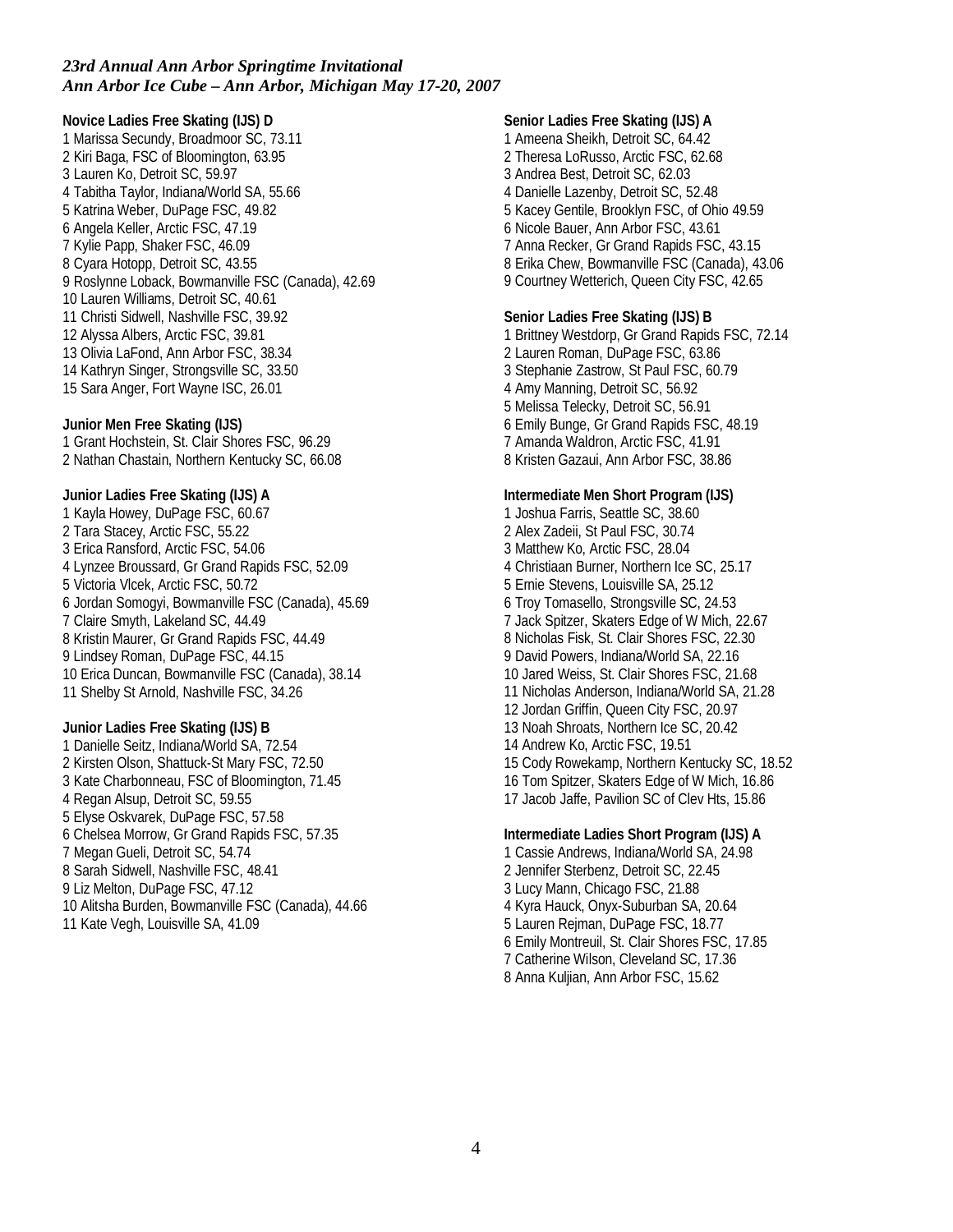**Intermediate Ladies Short Program (IJS) B** 1 Mary Beth Marley, DuPage FSC, 29.31 2 Michelle Locascio, Wagon Wheel FSC, 24.84 3 Trudy Wu, Columbus FSC, 24.84 4 Allison Jamison, Skaters Edge of W Mich, 23.60 5 Kaitlyn Shariak, Detroit SC, 19.80 6 Lindsay Burdan, SC of Central Ohio, 19.70 7 Annelise Hutchison, Shattuck-St Mary FSC, 16.89 8 Jenna Sutton, SC, of Novi 14.60 **Intermediate Ladies Short Program (IJS) C** 1 Noelle Sereis, Northern Ice SC, 30.05 2 Lili Malone, Skokie Valley FSC, 28.63 3 Rachel Cole, Detroit SC, 26.52 4 Natalie Krupa, St. Clair Shores FSC, 23.49 5 Katelyn Walter, Arctic FSC, 22.73 6 Anna Britt Hall, Wagon Wheel FSC, 22.73 7 Alexandria Carr, Ann Arbor FSC, 20.42 8 Alyssa Stapf, Lansing SC, 20.16 9 Kelly Lenkevich, SC, of Novi 19.25 10 Marissa DelMatto, Columbus FSC, 18.64 **Intermediate Ladies Short Program (IJS) D** 1 McKinzie Daniels, Springfield FSC, 29.96 2 Alana Christie, FSC of Bloomington, 27.90 3 Alexie Mieskoski, Columbus FSC, 24.60 4 Kassandra Kobzowicz, Pavilion SC of Clev Hts, 23.75 5 Jaylyn Kelly, Lansing SC, 22.33 6 Bethany Bonenfant, Detroit SC, 19.37 **Intermediate Ladies Short Program (IJS) E** 1 Mara Gueli, Detroit SC, 30.49 2 Maria Santiago, Southport SC, 27.51 3 Jillian Kastely, Arctic FSC, 24.69 4 Kirsten Clark, Louisville SA, 23.07 5 KayCee Nelson, St Paul FSC, 22.25 6 Colleen Clancy, Kalamazoo FSC, 22.23 7 Amy Allen, Lansing SC, 20.08 8 Gina DeSico, Detroit SC, 19.81 9 Minna Song, St. Clair Shores FSC, 16.60 10 Victoria Morrison, Fort Wayne ISC, 12.57 **Intermediate Ladies Short Program (IJS) F** 1 Ashleigh Green, Broadmoor SC, 31.63 2 Madeline Koehler, Cleveland SC, 25.87 3 Macy Shroyer, Lansing SC, 24.41 4 Anna Li, Detroit SC, 21.04 5 Morgan Cheung, Monroe FSC, 18.62 6 Hallie Kohler, Twin Bays SC, 16.42 7 Natalie Imirzian, SC, of Novi 16.10 8 Ashlie Stevens, Louisville SA, 15.82 9 Mia Rollins, Nashville FSC, 15.17

10 Carly Strecker, Southport SC, 13.67

**Intermediate Ladies Short Program (IJS) G** 1 Jacqueline Han, Northern Ice SC, 30.23 2 Meghan Erikson, Detroit SC, 26.33 3 Jessica Calalang, DuPage FSC, 26.05 4 Amber Ruiz, Broadmoor SC, 24.01 5 Erin Gales, Detroit SC, 21.84 6 Amber Traill, Bowmanville FSC (Canada), 20.02 7 Connie Ly, Lansing SC, 20.00 8 Kasey Smith, Chicago FSC, 18.45 9 Kylie Meyer, SC, of Novi 17.39 10 Beth Evans, Winterhurst FSC, 15.77

**Intermediate Ladies Short Program (IJS) H** 1 Carly Morishita, Bowmanville FSC (Canada), 27.98 2 Caroline Knoop, Shaker FSC, 23.69 3 Ashton Miller, Lansing SC, 21.55 4 Emily Laughlin, Detroit SC, 21.23 5 Kimberly Morawski, St. Clair Shores FSC, 18.95 6 Liz Burke, FSC of Bloomington, 18.74 7 Rebecca Gamelin, Twin Bays SC, 17.97 8 Allyson Williams, Gr Grand Rapids FSC, 17.15 9 Alexis Tulcewicz, Winterhurst FSC, 16.16 10 Ashley Gora, DuPage FSC, 14.82 11 Arielle Peterson, Sk8Bay FSC, 13.29 12 Jamey Little, Detroit SC, 12.56

**Intermediate Ladies Short Program (IJS) I** 1 Lauren Dinh, Broadmoor SC, 28.71 2 Madison Rothweiler, FSC of Bloomington, 24.75 3 Kelly Kijak, DuPage FSC, 23.56 4 Jacquelyn Scott, DuPage FSC, 22.08 5 Veronica Hochstein, St. Clair Shores FSC, 21.42 6 Audrey Winter, Gr Grand Rapids FSC, 21.61 7 Alexis Sintetas, Skokie Valley FSC, 20.58 8 Chenale Mackey, Westland FSC, 20.56 9 Kelsey Wright, Lansing SC, 18.94 10 Taylor Wiedemann, Detroit SC, 17.70 11 Elizabeth Roach, Twin Bays SC, 10.65

**Novice Men Short Program (IJS)** 1 Justin Brachat, DuPage FSC, 33.19 2 Victor Travis, Pavilion SC of Clev Hts, 31.56 3 Jason Thomas, Wagon Wheel FSC, 28.50 4 Dylan DeWitt, Lansing SC, 25.36 5 Zachariah Szabo, Winterhurst FSC, 23.54 6 Joe Gorecki, Detroit SC, 22.25 7 Mark Zellefrow, St. Clair Shores FSC, 21.94 8 Gordon Wegg, Bowmanville FSC (Canada), 20.26 9 Anthony Furiano, Bowmanville FSC (Canada), 20.22 10 Matthew Reuter, Nashville FSC, 17.88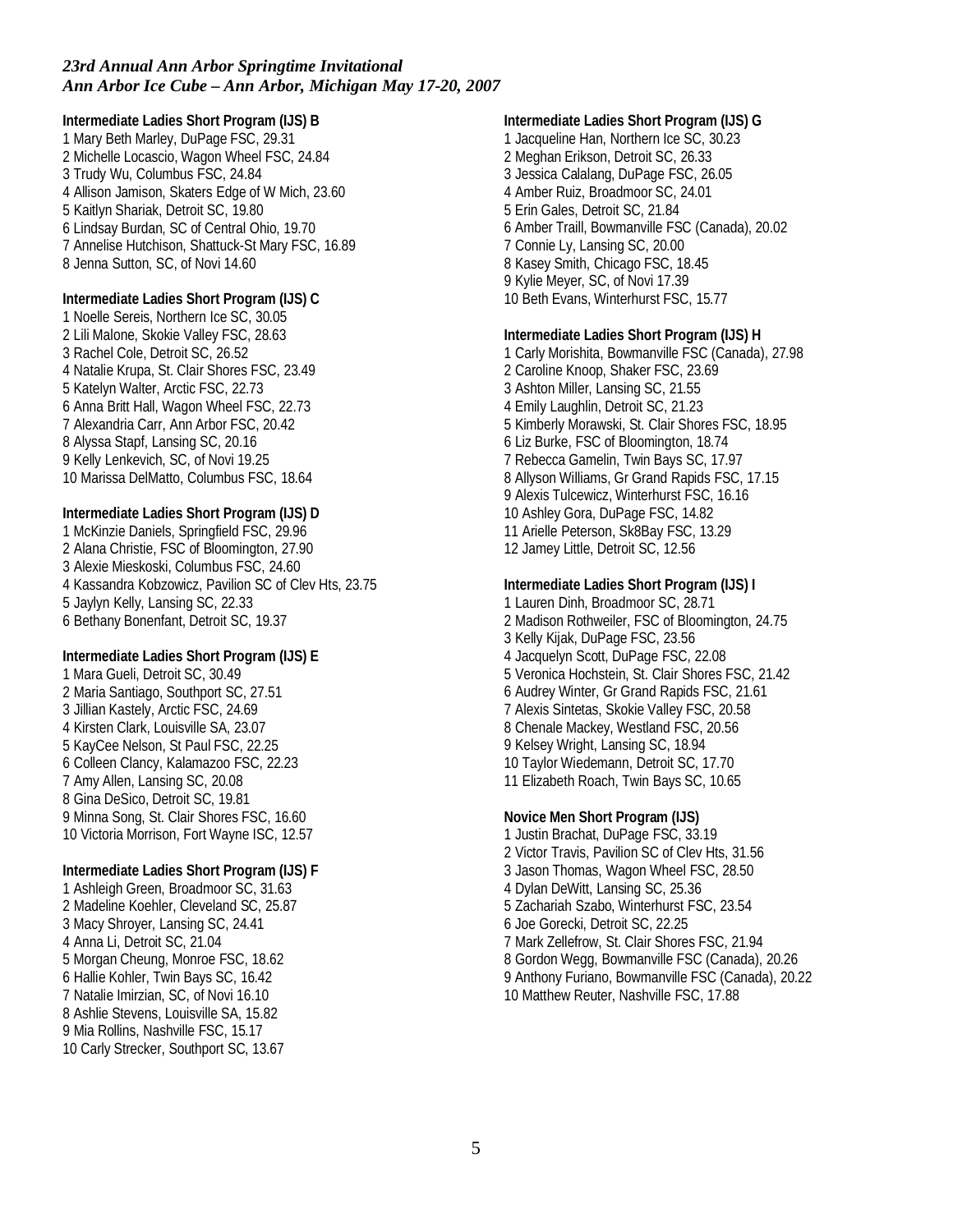**Novice Ladies Short Program (IJS) A** 1 Farah Sheikh, Detroit SC, 28.81 2 Molly Flynn, Arctic FSC, 27.19 3 Lauryn Cummings, Arctic FSC, 26.83 4 Kylie Papp, Shaker FSC, 26.77 5 Cyara Hotopp, Detroit SC, 26.05 6 Katie Welz, Wagon Wheel FSC, 25.42 7 Lexi DeNio, Lakeland SC, 24.82 8 Diana Reina, Puerto Rican FSF, 23.96 9 Christi Sidwell, Nashville FSC, 23.17 10 Kathryn Singer, Strongsville SC, 19.30 11 Meredith Longoria, Ann Arbor FSC, 14.19 12 Sara Anger, Fort Wayne ISC, 12.47

**Novice Ladies Short Program (IJS) B** 1 Christina Gao, Northern Kentucky SC, 43.15 2 Caydee Denney, SW Florida FSC, 38.98 3 Marissa Secundy, Broadmoor SC, 37.73 4 Katrina Weber, DuPage FSC, 32.81 5 Alicia Hsu, Nashville FSC, 31.68 6 Elisabeth McDonald, Cleveland SC, 28.70 7 Brittany Fullgrapp, Port Huron FSC, 27.97 8 Katie Soraghan, Wagon Wheel FSC, 26.53 9 Lauren Williams, Detroit SC, 24.79 10 Angela Keller, Arctic FSC, 24.77 11 Alexis Blodgett, Lakeland SC, 21.27 12 Madeline Young, Detroit SC, 20.38 13 Paige Hamilton, Columbus FSC, 15.86

**Novice Ladies Short Program (IJS) C** 1 Lauren Ko, Detroit SC, 31.71 2 Kiri Baga, FSC of Bloomington, 31.50 3 Alyssa Albers, Arctic FSC, 30.13 4 Tabitha Taylor, Indiana/World SA, 28.23 5 Justine Minish, Onyx-Suburban SA, 25.86 6 Heather Buckner, Nashville FSC, 25.34 7 Kayla Schmitt, Detroit SC, 25.01 8 Kacie Kotnik, Lincoln Center FSC, 23.58 9 Catherine Lepkowski, Lakeland SC, 21.37 10 Megan Sulc, Shaker FSC, 21.37 11 Alice Lee, Detroit SC, 20.30 12 Sarah Lawson, Columbus FSC, 19.67

**Novice Ladies Short Program (IJS) D** 1 Gabrielle Schorg, Broadmoor SC, 39.36 2 Lauren Nieman, DuPage FSC, 29.90 3 Abigail Hedges, Wagon Wheel FSC, 28.38 4 Arianne Thomas, St Paul FSC, 28.38 5 Emily Glassberg, Detroit SC, 25.68 6 Elyssa Rautiola, Arctic FSC, 25.44 7 Olivia LaFond, Ann Arbor FSC, 24.35 8 Kelly Kielian, Columbus FSC, 22.37 9 Katie White, Detroit SC, 21.91 10 Lyndsey Smith, Bowmanville FSC (Canada), 20.80 11 Roslynne Loback, Bowmanville FSC (Canada), 20.77 12 Grace Paulsen, Shattuck-St Mary FSC, 19.45 13 Fariba Kanga, Strongsville SC, 18.62 14 Jaclyn Keresman, Shaker FSC, 17.71 15 Krista Schwartz, Fort Wayne ISC, 16.12 **Junior Men Short Program (IJS)** 1 Grant Hochstein, St. Clair Shores FSC, 51.86 2 Trevor Young, Detroit SC, 38.63 3 Nathan Chastain, Northern Kentucky SC, 38.05 **Junior Ladies Short Program (IJS) A** 1 Alexa Scimeca, DuPage FSC, 40.50 2 Ashley Strojny, Winterhurst FSC, 36.67 3 Victoria Vlcek, Arctic FSC, 35.38 4 Megan Gueli, Detroit SC, 34.49 5 Lindsey Roman, DuPage FSC, 33.89 6 Elyse Oskvarek, DuPage FSC, 31.20 7 Tara Stacey, Arctic FSC, 30.74 8 Sarah Sidwell, Nashville FSC, 30.01 9 Claire Smyth, Lakeland SC, 28.65 10 Alitsha Burden, Bowmanville FSC (Canada), 28.04 11 Erica Duncan, Bowmanville FSC (Canada), 27.70 12 Kristin Maurer, Gr Grand Rapids FSC, 24.14 13 Kate Vegh, Louisville SA, 22.69 **Junior Ladies Short Program (IJS) B**

1 Regan Alsup, Detroit SC, 41.91 2 Kirsten Olson, Shattuck-St Mary FSC, 38.79 3 Kayla Howey, DuPage FSC, 38.62 4 Danielle Seitz, Indiana/World SA, 35.56 5 Chelsea Morrow, Gr Grand Rapids FSC, 33.61 6 Daniela Favot, Onyx-Suburban SA, 32.13 7 Lynzee Broussard, Gr Grand Rapids FSC, 28.78 8 Kate Charbonneau, FSC of Bloomington, 28.43 9 Liz Melton, DuPage FSC, 27.96 10 Jordan Somogyi, Bowmanville FSC (Canada), 26.69 11 Shelby St Arnold, Nashville FSC, 25.57

**Senior Men Short Program (IJS)** 1 Ben Woolwine, Detroit SC, 42.09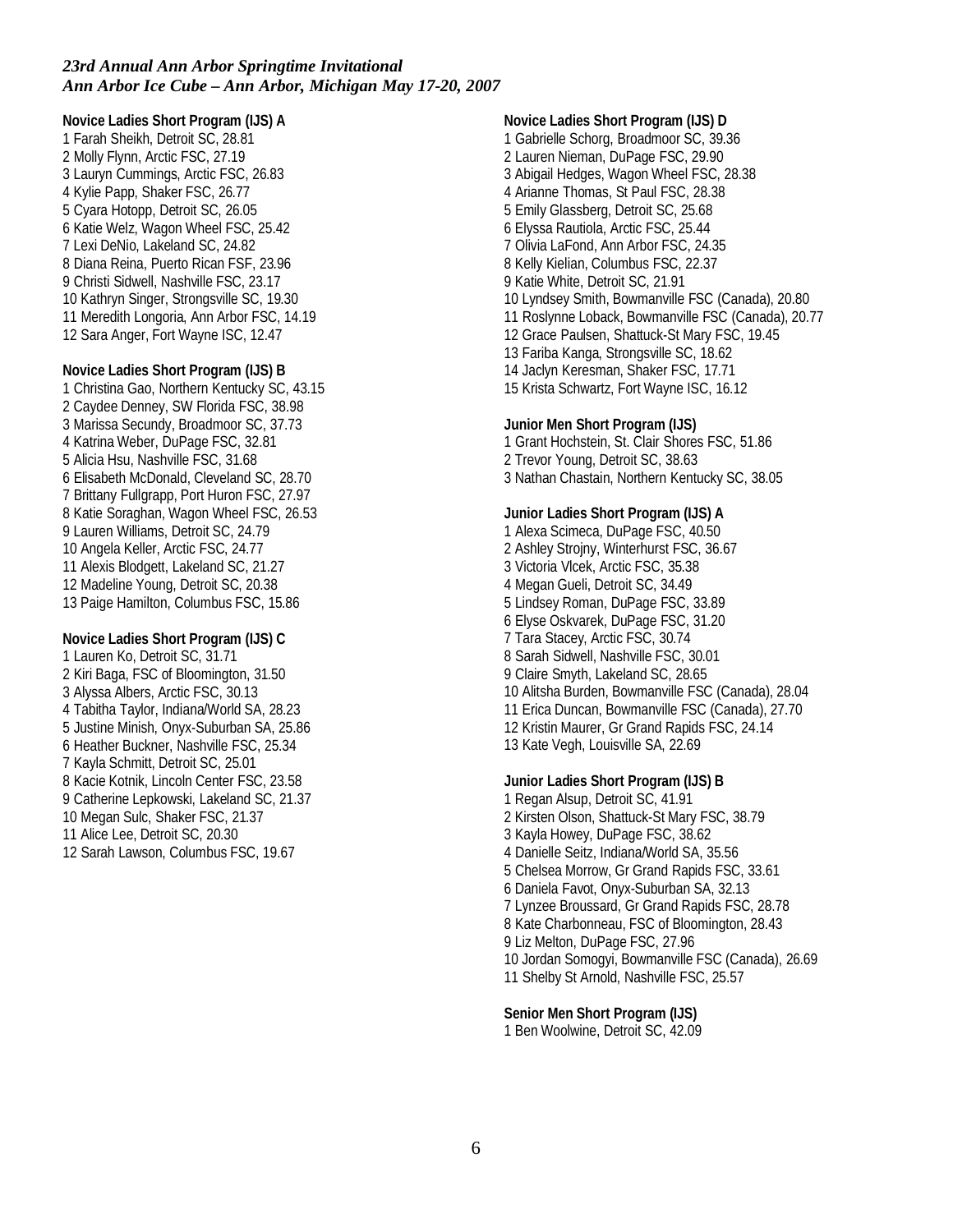**Senior Ladies Short Program (IJS) A** 1 Theresa LoRusso, Arctic FSC, 37.52 2 Melissa Telecky, Detroit SC, 34.88 3 Stephanie Zastrow, St Paul FSC, 34.29 4 Anna Recker, Gr Grand Rapids FSC, 27.29 5 Amy Manning, Detroit SC, 25.22 6 Nicole Bauer, Ann Arbor FSC, 22.99 7 Danielle Lazenby, Detroit SC, 20.83 8 Erika Chew, Bowmanville FSC (Canada), 19.86

**Senior Ladies Short Program (IJS) B** 1 Brittney Westdorp, Gr Grand Rapids FSC, 31.92 2 Lauren Roman, DuPage FSC, 30.79 3 Ameena Sheikh, Detroit SC, 27.78 4 Anna Cobb, Lakeland SC, 25.74 5 Chanel Hicks, Detroit SC, 24.76 6 Emily Bunge, Gr Grand Rapids FSC, 24.02 7 Amanda Waldron, Arctic FSC, 21.95 8 Kacey Gentile, Brooklyn FSC, of Ohio 21.72 9 Courtney Wetterich, Queen City FSC, 20.79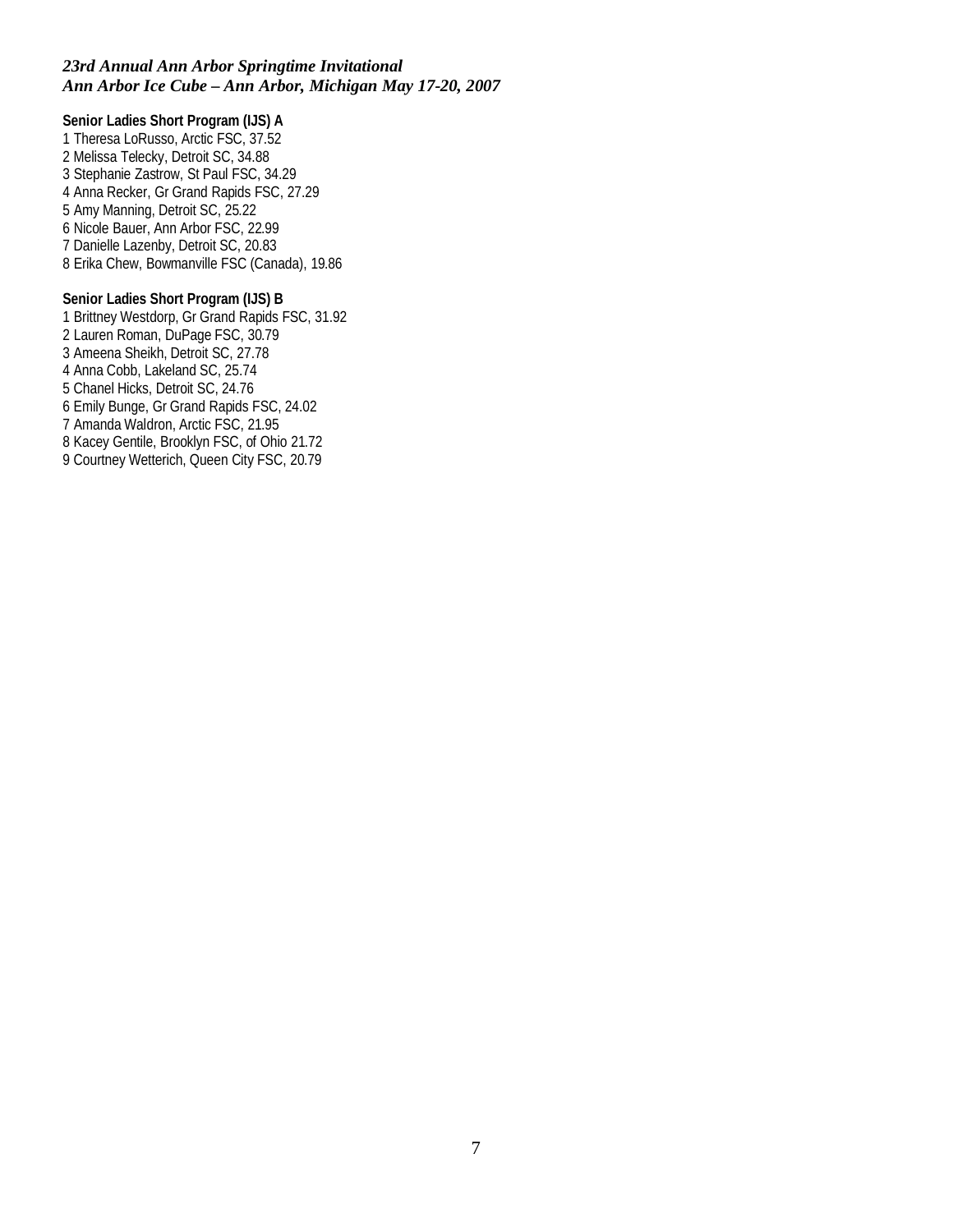**Adult Bronze Free Skating - Final Standings**

- 1 Jessica Kleinberg, St. Clair Shores FSC<br>2 Barbara Miller. SA of Plymouth
- 2 Barbara Miller, SA of Plymouth<br>3 Emily Anne Sherwood, Dearbor
- Emily Anne Sherwood, Dearborn FSC

#### **Adult Masters Free Skating - Final Standings**

- 1 Amber Rostkowski, Wyandotte FSC
- 2 Molly Schendel, Wyandotte FSC

#### **Adult Pre-Bronze Free Skate - Final Standings**

1 Rebecca Seiler, SA of Plymouth

**Adult Silver Free Skating - Final Standings**

- 1 Helen Best, Fort Wayne ISC
- 2 Mary Moss, Wyandotte FSC

**Basic Beginner Compulsory Moves - Final Standings**

- 
- 1 Taya Sosa, Detroit SC<br>2 Molly Davies, Twin Bay 2 Molly Davies, Twin Bays SC
- 3 Kallie Jiang, Gr Grand Rapids FSC

**High Beginner Compulsory Moves - Group A - Final Standings**

- 1 Kourtney Kratt, Skokie Valley FSC<br>2 Samantha Friday, Monroe FSC
- Samantha Friday, Monroe FSC
- 3 Carolyn Tinkham, Gr Grand Rapids FSC
- 4 Erin Colling, Berkley Royal Blades FSC<br>5 Alexandra Miller, Monroe FSC
- 5 Alexandra Miller, Monroe FSC
- 6 Lauren Marines, Springfield FSC
- 7 Sula Argyris, Detroit SC
- 8 Hailey Hess, Winterhurst FSC
- 9 Yeisika McKean, Fort Wayne ISC

**High Beginner Compulsory Moves - Group B - Final Standings**

- 1 Dasha Ryutov, Monroe FSC<br>2 Zoe Maish, ISC of Indianapol
- 2 Zoe Maish, ISC of Indianapolis
- 3 Hannah Lentz, Lansing SC
- 4 Regan Landman, Gr Grand Rapids FSC
- 5 Madison Shipman, Ann Arbor FSC
- 6 Annemarie Heitz, Port Huron FSC
- 7 Sheridan Miller, Monroe FSC
- 8 Megan Hammond, SA of Plymouth
- 9 Celia Schroeder, Ann Arbor FSC

**High Beginner Compulsory Moves - Group C - Final Standings**

- 1 Madeleine Reischman, Monroe FSC
- 2 Lynsey Lintemuth, Lansing SC<br>3 Joanna Khorey, Gr Grand Rapi
- Joanna Khorey, Gr Grand Rapids FSC
- 4 Brie Lambert, Ann Arbor FSC
- 5 Courtney Guilbault-Amey, Port Huron FSC
- 6 Taylor Whaley, Gr Grand Rapids FSC
- 7 Caroline Kerr, ISC of Indianapolis
- 8 Carolyn Robbins, Ann Arbor FSC
- 9 Stephanie Waldrop, Wyandotte FSC

### **High Beginner Girls Free Skating Group A - Final Standings**

- 1 Vivian Chen, Columbus FSC
- 2 Emma Wolak, Arctic FSC
- 3 Sophia Dai, Arctic FSC
- 4 Samantha Friday, Monroe FSC
- 5 Jacqueline Tu, Columbus FSC
- 6 Sula Argyris, Detroit SC
- 7 Hailey Hess, Winterhurst FSC

## **High Beginner Girls Free Skating Group B - Final Standings**

- 1 Aubyn Herbison, South Metro Shores FSC<br>2 Eileen Rui, Arctic FSC
- 2 Eileen Rui, Arctic FSC
- 3 Annemarie Heitz, Port Huron FSC
- 4 Nikki Bidwell, Queen City FSC<br>5 Meaan Hammond. SA of Plyme
- Megan Hammond, SA of Plymouth
- 6 Yeisika McKean, Fort Wayne ISC
- 7 Mackenzie Clark, St. Clair Shores FSC
- 8 Celia Schroeder, Ann Arbor FSC

**High Beginner Girls Free Skating Group C - Final Standings**

- 1 Regan Landman, Gr Grand Rapids FSC
- 2 Lili Lockwood, Twin Bays SC
- 3 Dasha Ryutov, Monroe FSC
- 4 Emma Rooney, Louisville SA<br>5 Andrea MacMichael, Berkley I
- 5 Andrea MacMichael, Berkley Royal Blades FSC
- 6 Courtney Guilbault-Amey, Port Huron FSC
- 7 Madison Shipman, Ann Arbor FSC<br>8 70e Maish. ISC of Indianapolis
- Zoe Maish, ISC of Indianapolis

**High Beginner Girls Free Skating Group D - Final Standings**

- 1 Madeleine Reischman, Monroe FSC<br>2 Caroline Kerr. ISC of Indianapolis
- 2 Caroline Kerr, ISC of Indianapolis
- 3 Allison Whitehead, South Metro Shores FSC
- 4 Hannah Lentz, Lansing SC<br>5 Carolyn Robbins, Ann Arbo
- 5 Carolyn Robbins, Ann Arbor FSC
- 6 Joanna Khorey, Gr Grand Rapids FSC
- 7 Mackenzie Lam, Berkley Royal Blades FSC
- 8 Abbey Maxbauer, Ann Arbor FSC

**High Beginner Girls Free Skating Group E - Final Standings**

- 1 Dominique Cousino, Monroe FSC
- 2 Brianna Williams, Ann Arbor FSC
- 3 Lynsey Lintemuth, Lansing SC
- 4 Shae Andrews, South Metro Shores FSC
- 5 Taylor Whaley, Gr Grand Rapids FSC
- 6 Nabilah Safa, Dearborn FSC
- 7 Jennifer York, Lakeland SC

**Intermediate Couple Dance - Final Standings**

- 1 Kari Lynn Stausmire, Monroe FSC
- 1 James Emmelhainz, Strongsville SC<br>2 Fariba Kanga, Strongsville SC
- 2 Fariba Kanga, Strongsville SC
- 2 Bejan Kanga, Strongsville SC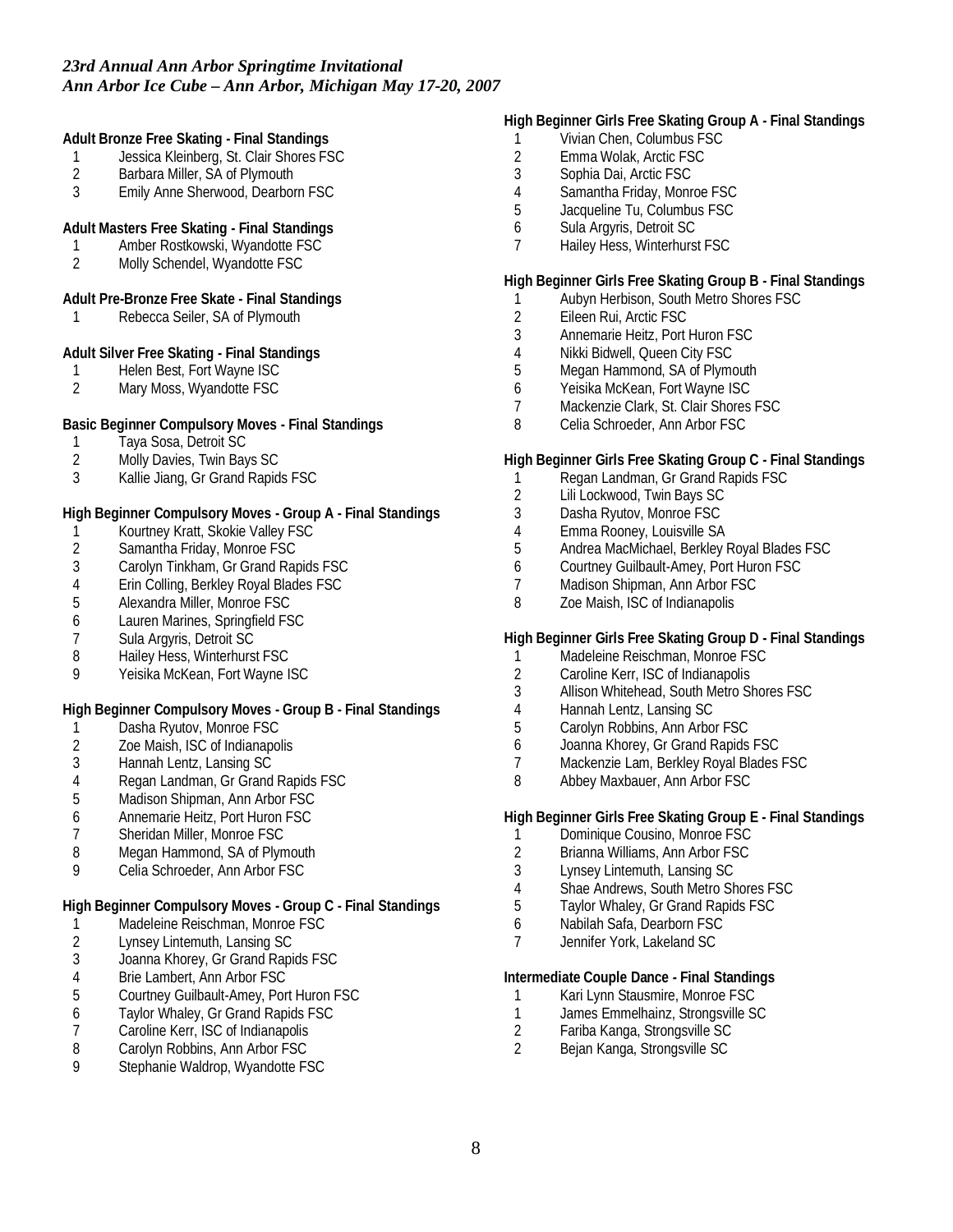**Intermediate Couple Dance - Standings for the First Dance**

- 1 Kari Lynn Stausmire, Monroe FSC<br>1 James Emmelhainz, Strongsville So
- 1 James Emmelhainz, Strongsville SC<br>2 Fariba Kanga, Strongsville SC
- 2 Fariba Kanga, Strongsville SC<br>2 Beian Kanga, Strongsville SC
- 2 Bejan Kanga, Strongsville SC

**Intermediate Couple Dance - Standings for the Second Dance**

- 1 Kari Lynn Stausmire, Monroe FSC
- 1 James Emmelhainz, Strongsville SC
- 2 Fariba Kanga, Strongsville SC<br>2 Beian Kanga, Strongsville SC
- 2 Bejan Kanga, Strongsville SC

**Intermediate Couple Dance - Standings for the Third Dance**

- 1 Fariba Kanga, Strongsville SC<br>1 Beian Kanga, Strongsville SC
- Bejan Kanga, Strongsville SC
- 2 Kari Lynn Stausmire, Monroe FSC<br>2 James Emmelhainz, Strongsville St
- 2 James Emmelhainz, Strongsville SC

**Junior/Senior Artistic Showcase - Final Standings**

- 1 Olivia Gentile, Lakeland SC
- 2 Kristen Gazaui, Ann Arbor FSC
- 3 Amber Rostkowski, Wyandotte FSC
- 4 Rosie Keller, Garden City FSC

**Juvenile Boys Short Program - Final Standings**

- 1 Colton Johnson, FSC of Bloomington<br>2 Timothy Sterbenz, Detroit SC
- 2 Timothy Sterbenz, Detroit SC<br>3 Graham Emberton. Arctic FSC
- 3 Graham Emberton, Arctic FSC
- 4 Daniel Takayama, Detroit SC
- 5 Matthew Hurst, St. Clair Shores FSC

**Juvenile Girls Short Program Group A - Final Standings**

- 1 Katie McBeath, Garfield Heights FSC<br>2 Haven Denney, SW Florida FSC
- 2 Haven Denney, SW Florida FSC<br>3 Adrienne Yu, Dearborn FSC
- Adrienne Yu, Dearborn FSC
- 4 Courtney VanHorn, Bowling Green SC<br>5 Gretta Gast, Lansing SC
- 5 Gretta Gast, Lansing SC
- 6 Angelica Dabrowski, Indiana/World SA
- 7 Jessie Anderson, Pavilion SC of Clev. ...
- 8 Cecily Valdez, North Suburban FSC
- 9 Katie Hochrein, Ann Arbor FSC
- 10 Regan Tang, SC of Novi
- 11 Melanie Laughlin, Detroit SC

**Juvenile Girls Short Program Group B - Final Standings**

- 1 Rachel Anderson, Dearborn FSC
- 2 Meghan Koehler, Cleveland SC<br>3 Maggie Hausmann, Wisconsin F
- Maggie Hausmann, Wisconsin FSC
- 4 Barbie Long, St Louis SC
- 5 Kelsey Lahey, Bowling Green SC
- 6 Vanessa Winter, Gr Grand Rapids FSC
- 7 Erin Lyddon, North Suburban FSC
- 8 Carly Hagan, Lansing SC
- 9 Kaitlin Budd, Detroit SC

## **Juvenile Girls Short Program Group C - Final Standings**

- 1 Jillian Christie, FSC of Bloomington<br>2 Madison Chessare, Springfield FSC
- 2 Madison Chessare, Springfield FSC<br>3 Erica Brown, Gr Grand Rapids FSC
- 3 Erica Brown, Gr Grand Rapids FSC
- 4 Lexi Petkovic, Shaker FSC
- 5 Laura Perry, Detroit SC
- 6 Danae Bundy, Ann Arbor FSC
- 7 Stefanie Griffin, Queen City FSC
- 8 Holly Moore, Pavilion SC of Clev Hts
- 9 Anastasia Worthy, Detroit SC

## **Juvenile Girls Short Program Group D - Final Standings**

- 1 Rina Saji, Columbus FSC<br>2 Jessica Schilkey, Port Hur
- Jessica Schilkey, Port Huron FSC
- 3 Rachael Moblo, Skaters Edge of W Mich
- 4 Kelsey Walton, Detroit SC
- 5 Kimberly Berkovich, Pavilion SC of Clev Hts
- 6 Ashley Beyer, Gr Grand Rapids FSC
- 7 Jessica Pfund, Broadmoor SC
- 8 Carly Powers, Indiana/World SA
- 9 Miranda Micallef, Detroit SC
- 10 India Johnson, Farmington Hills FSC
- 11 Hannah Miller, Lansing SC
- 12 Summer OConnor, Shattuck-St. Mary FSC

# **Low Beginner Boys Free Skating - Final Standings**

- 1 Lucas Purnell, Louisville SA<br>2 Anton Capaldi. Ann Arbor FS
- Anton Capaldi, Ann Arbor FSC
- 3 Levi Grandstaff
- 4 Hugh Aparente, Onyx-Suburban SA

#### **Low Beginner Compulsory Moves - Group A - Final Standings**

- 1 Kaylie Kish, Detroit SC<br>2 Kaycee Siebler, Ann Ar
- 2 Kaycee Siebler, Ann Arbor FSC<br>3 Jaiden Forrest. Gr Grand Rapids
- Jaiden Forrest, Gr Grand Rapids FSC
- 4 Alicia Bertsch, Ann Arbor FSC
- 5 Kendyll Lavant, Dearborn FSC
- 6 Kathryn Shaw, Port Huron FSC<br>7 Levi Grandstaff. Lansing SC
- Levi Grandstaff, Lansing SC
- 8 Chloe Vorias, Ann Arbor FSC

**Low Beginner Compulsory Moves - Group B - Final Standings**

- 1 Jordanne Lombard, Monroe FSC
- 2 Andrea Rodriguez-Rousse, Wyandotte FSC
- 3 Lauren Quinlan, Twin Bays SC
- 4 Kara Klomparens, Kalamazoo FSC
- 5 Ali Campbell, Springfield FSC
- 6 Anne Smudz, Monroe FSC
- 7 Brooke Stone, Port Huron FSC
- 8 Leah Frankel, Berkley Royal Blades FSC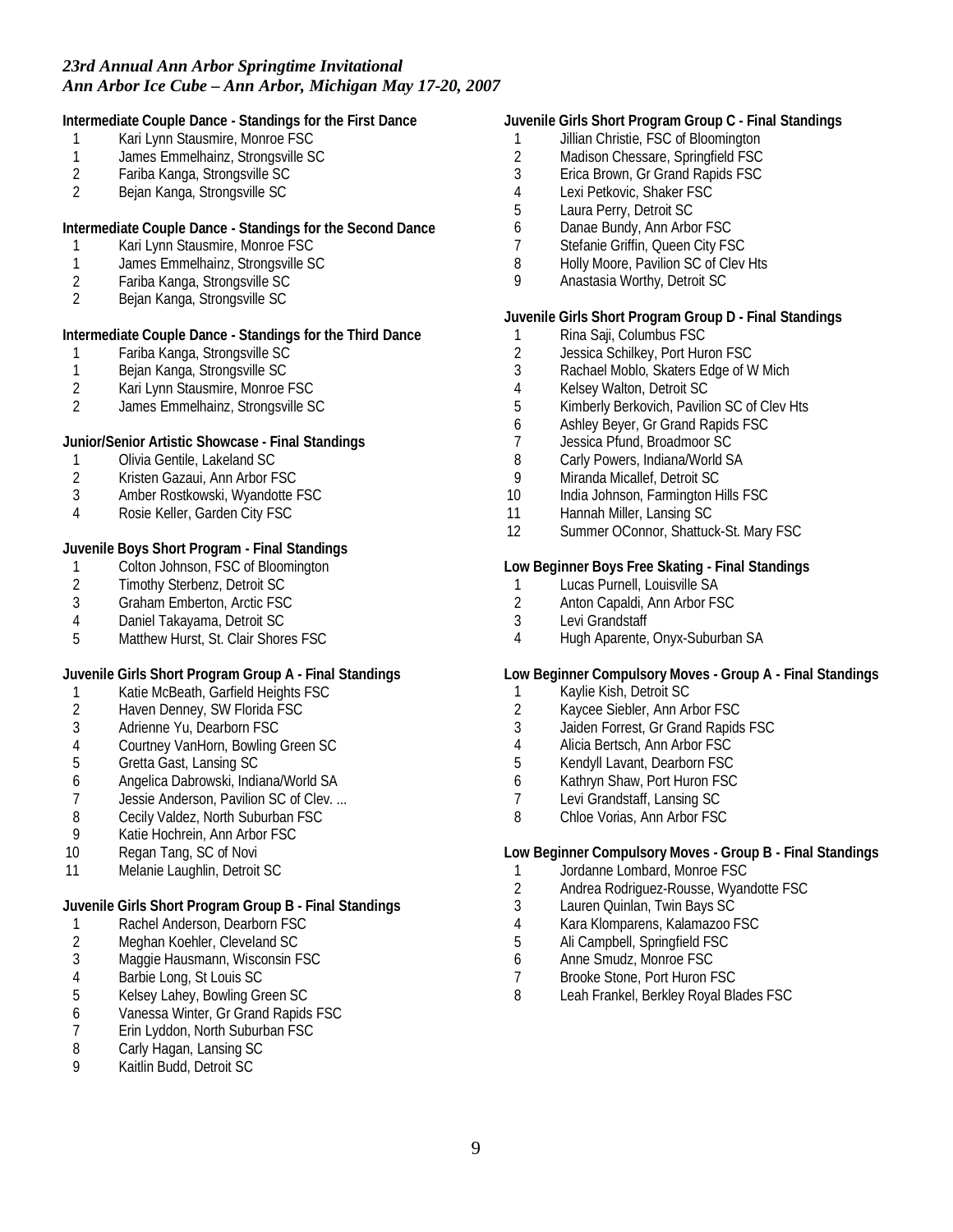**Low Beginner Girls Free Skating Group A - Final Standings**

- 1 Lauren Marines, Springfield FSC<br>2 Caitlin Do. Arctic Edge
- 2 Caitlin Do, Arctic Edge<br>3 Emmy Francek, Louisvi
- 3 Emmy Francek, Louisville SA<br>4 Kavlie Kish, Detroit SC
- 4 Kaylie Kish, Detroit SC
- 5 Alicia Bertsch, Ann Arbor FSC
- 6 Carolyn Tinkham, Gr Grand Rapids FSC
- 7 Chloe Vorias, Ann Arbor FSC
- 8 Stephanie Brisendine, St. Clair Shores FSC
- 9 Claire Purnell, Louisville SA

**Low Beginner Girls Free Skating Group B - Final Standings**

- 1 Kourtney Kratt, Skokie Valley FSC<br>2 Carissa Heestand, Arctic FSC
- 2 Carissa Heestand, Arctic FSC<br>3 Jaiden Forrest, Gr Grand Rapi
- 3 Jaiden Forrest, Gr Grand Rapids FSC
- 4 Kaycee Siebler, Ann Arbor FSC<br>5 Kathrvn Shaw, Port Huron FSC
- 5 Kathryn Shaw, Port Huron FSC
- 6 Danielle Thomas, Detroit SC
- 7 Taylor Akers, Berkley Royal Blades FSC

**Low Beginner Girls Free Skating Group D - Final Standings**

- 1 Katie Kratt, Skokie Valley FSC<br>2 Candice Kaars-Mulholland, Lak
- 2 Candice Kaars-Mulholland, Lakeland SC<br>3 Brie Lambert, Ann Arbor FSC
- 3 Brie Lambert, Ann Arbor FSC<br>4 Kara Klomparens, Kalamazoo
- 4 Kara Klomparens, Kalamazoo FSC
- 5 Jessica Walilko, St. Clair Shores FSC
- 6 Alexandra Miller, Monroe FSC
- 7 Brooke Stone, Port Huron FSC
- 8 Stephanie Waldrop, Wyandotte FSC
- 9 Lauren Quinlan, Twin Bays SC

**Low/High Original Dance - Final Standings**

- 1 Emmy Weinert, Ann Arbor FSC<br>2 Emily OToole, FSC of Birmingha
- 2 Emily OToole, FSC of Birmingham (MI)

**Open Juvenile Short Program Group A - Final Standings**

- 1 Katie Krausman, Lakeland SC<br>2 Courtney Cameron, St. Clair SI
- 2 Courtney Cameron, St. Clair Shores FSC
- 3 Alyxia Caragiu, Bowling Green SC
- 4 Cassaundra Wroten, SC of Novi
- 5 Francesca Fracassa, St. Clair Shores FSC
- 6 Connie Achtenberg, Ann Arbor FSC

**Open Juvenile Short Program Group B - Final Standings**

- 1 Amanda Bertsch, Ann Arbor FSC<br>2 Sophia Othoudt, Lansing SC
- 2 Sophia Othoudt, Lansing SC
- 3 Tess Kohler, Twin Bays SC<br>4 Rebecca Fracassa, St. Clair
- Rebecca Fracassa, St. Clair Shores FSC
- 5 Emily Griswold, Berkley Royal Blades FSC
- 6 Tayler Peterson, Bowling Green SC
- Leah Maniaci, St. Clair Shores FSC
- 8 Stephanie Netzly, Skaters Edge of W Mich
- **Pre-Juvenile Boys Free Skating Final Standings**
	- 1 Dennis Galperin, Arctic FSC<br>2 Andrew Brumar. Arctic FSC
	- 2 Andrew Brumar, Arctic FSC<br>3 Martin Brittain, Indiana/Work
- 3 Martin Brittain, Indiana/World SA
- 4 Josiah Curley, Monroe FSC
- 5 Parviz Kanga, Strongsville SC

**Pre-Juvenile Compulsory Moves - Group A - Final Standings**

- 1 Amanda Nathanson, Skokie Valley FSC
- 2 Joy Sandon, ISC of Indianapolis<br>3 Samantha Torrev. Wagon Wheel
- Samantha Torrey, Wagon Wheel FSC
- 4 Mari Miyazaki, Pavilion SC of Clev Hts
- 5 Charity Haylett, Monroe FSC
- 6 Maureen Wu, Detroit SC<br>7 Grace Zimmerman. Trent
- 7 Grace Zimmerman, Trenton FSC
- 8 Carson Dembrosky, South Metro Shores FSC
- 9 Alexandra Parks, Lansing SC

### **Pre-Juvenile Compulsory Moves - Group B - Final Standings**

- 1 Kateleen Miado, Kalamazoo FSC
- 2 Jessie Anderson, Pavilion SC of Clev Hts
- 3 Taylor Ostermeier, Springfield FSC
- 
- 4 MiMi Dao, Columbus FSC<br>5 Lauren Zisholz, Lansing So 5 Lauren Zisholz, Lansing SC
- 6 Kelley Buc, Port Huron FSC<br>7 Emily Falk, Port Huron FSC
- Emily Falk, Port Huron FSC
- 8 Julia Yuldasheva, Ann Arbor FSC<br>9 Paige Morrison, Fort Wayne ISC
- Paige Morrison, Fort Wayne ISC

**Pre-Juvenile Compulsory Moves - Group C - Final Standings**

- 1 Olivia Molina, Springfield FSC<br>2 Laura Klein. Columbus FSC
- 2 Laura Klein, Columbus FSC
- 3 Dayle Kotarba, SC of Central Ohio
- 4 Rachael Henninger, Port Huron FSC<br>5 Lindsey Lawson. Port Huron FSC
- 5 Lindsey Lawson, Port Huron FSC
- 6 Carly Bullock, Lansing SC
- 7 Heather Baines, St. Clair Shores FSC

**Pre-Juvenile Compulsory Moves - Group D - Final Standings**

- 1 Kayla Davis, FSC of Bloomington
- 2 Megan Lendman, Gr Grand Rapids FSC
- 3 Rachel Trouba, Ann Arbor FSC
- 4 Nora Roering, Lansing SC
- 5 Alexis Green, Port Huron FSC
- 6 Nicole Helmboldt, Twin Bays SC
- Maddie Peterson, Shattuck-St Mary
- 8 Kelsey Green, Port Huron FSC

**Pre-Juvenile Couple Dance - Standings for the First Dance**

- 1 Sierra Chadwick, Detroit SC
- 1 Alex Martin, Detroit SC<br>2 Madeline Meek. Detroit
- 2 Madeline Meek, Detroit SC
- 2 Clark Meek, Detroit SC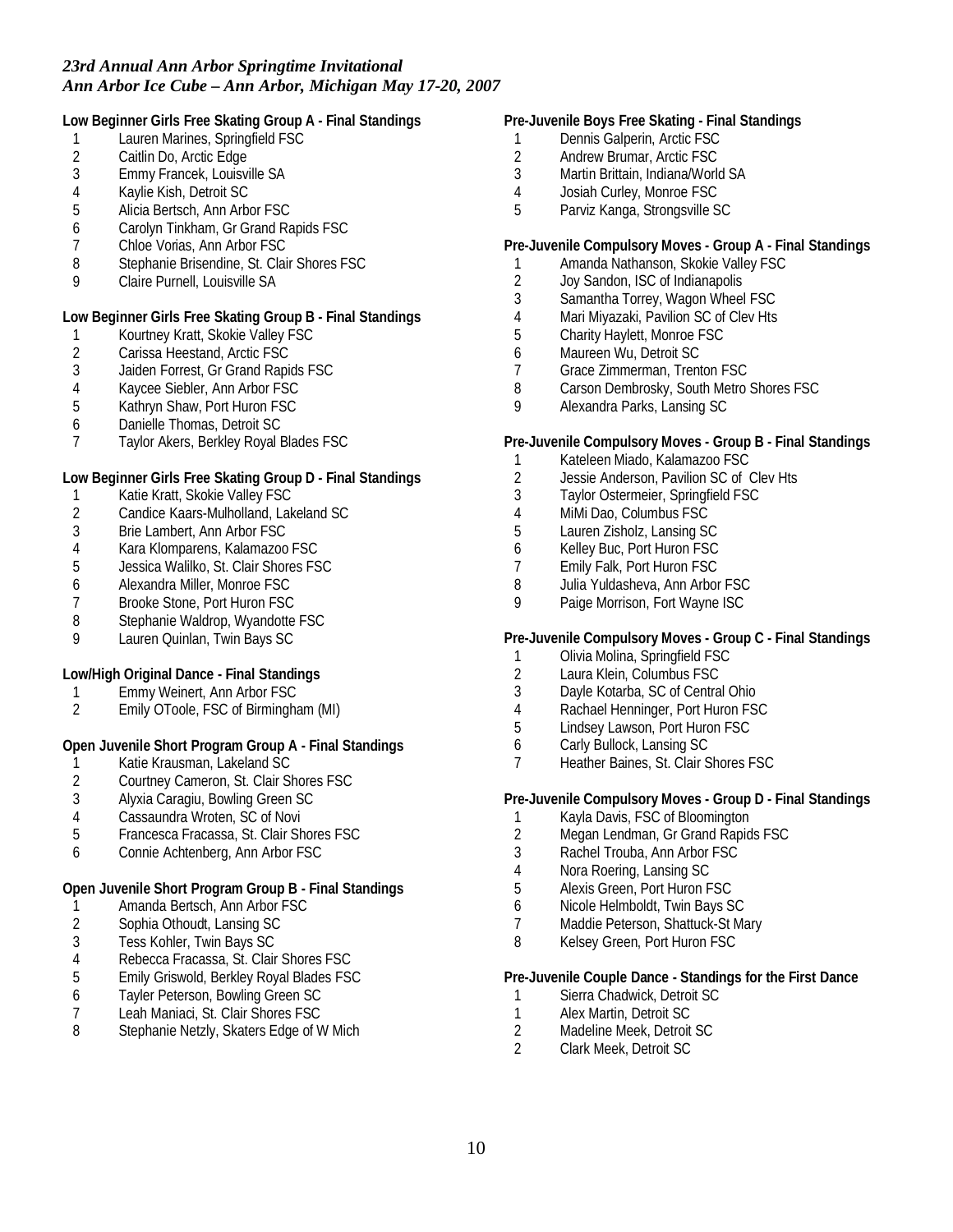**Pre-Juvenile Couple Dance - Standings for the Second Dance**

- 1 Sierra Chadwick, Detroit SC<br>1 Alex Martin, Detroit SC
- 1 Alex Martin, Detroit SC<br>2 Madeline Meek. Detroit
- 2 Madeline Meek, Detroit SC<br>2 Clark Meek Detroit SC
- 2 Clark Meek, Detroit SC

**Pre-Juvenile Girls Free Skating Group A - Final Standings**

- 1 Sarah Salomone, Pavilion SC of Clev Hts<br>2 Gretta Gast, Lansing SC
- 2 Gretta Gast, Lansing SC
- 3 Samantha Torrey, Wagon Wheel FSC<br>4 Megan Connelly, Queen City FSC
- 4 Megan Connelly, Queen City FSC<br>5 Stephanie Cox, Arctic FSC
- 5 Stephanie Cox, Arctic FSC
- 6 Christina Zaitsev, Indiana/World SA<br>7 Charity Havlett. Monroe FSC
- 7 Charity Haylett, Monroe FSC
- 8 Heather Heimbach, SC of Novi
- 9 Maureen Wu, Detroit SC
- 10 Sydney Flynn, Louisville SA

**Pre-Juvenile Girls Free Skating Group B - Final Standings**

- 1 Meghan Koehler, Cleveland SC<br>2 Amanda Nathanson, Skokie Vall
- 2 Amanda Nathanson, Skokie Valley FSC
- 3 Barbie Long, St Louis SC
- 
- 4 Lauren Zisholz, Lansing SC Mari Miyazaki, Pavilion SC of Clev Hts
- 6 Caitlin DeLuca, Detroit SC
- 7 Holly Arneil, Port Huron FSC
- 8 Megan Rody, Ice Box SC (IN)<br>9 Sara Rosenblum, Fort Wayne
- Sara Rosenblum, Fort Wayne ISC
- 10 Sarah VanWinkle-Weedma, Louisville SA

**Pre-Juvenile Girls Free Skating Group C - Final Standings**

- 1 Ekaterina Shpilband, Ann Arbor FSC
- 2 Jessie Anderson, Strongsville SC<br>3 Leah Israel, Detroit SC
- Leah Israel, Detroit SC
- 
- 4 MiMi Dao, Columbus FSC<br>5 Joy Sandon, ISC of Indiana Joy Sandon, ISC of Indianapolis
- 6 Melanie Laughlin, Detroit SC
- 7 Taylor Ostermeier, Springfield FSC
- 8 Carly Bullock, Lansing SC
- 9 Kelley Buc, Port Huron FSC
- 10 Lila Asher, Louisville SA

**Pre-Juvenile Girls Free Skating Group D - Final Standings**

- 1 India Johnson, Farmington Hills FSC
- 2 Samantha Capello, Detroit SC<br>3 Emily Falk, Port Huron FSC
- Emily Falk, Port Huron FSC
- 4 Nicole Heimbach, SC of Novi<br>5 Kayla Sledzinski, Mt. Clemens
- 5 Kayla Sledzinski, Mt. Clemens FSC
- 6 Devon Sanford, Northern Kentucky SC
- 7 Kateleen Miado, Kalamazoo FSC
- 8 Sally Hecksel, Lansing SC<br>9 Mirando Caruso St Clair S
- Mirando Caruso, St. Clair Shores FSC
- 10 Emily Lacher, Louisville SA
- 11 Julia Yuldasheva, Ann Arbor FSC

### **Pre-Juvenile Girls Free Skating Group E - Final Standings**

- 1 Alexandra Zazula, Detroit SC<br>2 Olivia Molina, Springfield FSC
- 2 Olivia Molina, Springfield FSC<br>3 Jessica Nicosia, Detroit SC
- 3 Jessica Nicosia, Detroit SC<br>4 Rachael Henninger, Port Hu
- Rachael Henninger, Port Huron FSC
- 5 Dayle Kotarba, SC of Central Ohio
- 6 Cecily Valdez, North Suburban FSC
- 7 Mallory DeLuca, Arctic FSC
- 8 Laura Klein, Columbus FSC
- 9 Lindsey Lawson, Port Huron FSC
- 10 Erin Maki, Onyx-Suburban SA
- 11 Heather Baines, St. Clair Shores FSC

**Pre-Juvenile Girls Free Skating Group F - Final Standings**

- 1 Julia Taicsich, Skokie Valley FSC
- 2 Emily Griswold, Berkley Royal Blades FSC
- 3 Sophia Othoudt, Lansing SC
- 4 Kayla Davis, FSC of Bloomington
- 5 Allison Brown, Westland FSC
- 6 Rachel Trouba, Ann Arbor FSC
- 7 Nicole Helmboldt, Twin Bays SC
- 8 Kelsey Green, Port Huron FSC
- 9 Amanda Wallace, Kalamazoo FSC

**Pre-Juvenile Girls Free Skating Group G - Final Standings**

- 1 Chelsea Evans, Midland FSC
- 2 Diane Elghoul, Farmington Hills FSC
- 3 Jordyn Timpson, Lansing SC
- 4 Maddie Peterson, Shattuck-St. Mary FSC
- 5 Tayler Peterson, Bowling Green SC
- 6 Emily Brzezicki, St. Clair Shores FSC
- 7 Emma Bonanno, Indiana/World SA
- 8 Tracy Dewey, Port Huron FSC<br>9 Megan Lendman, Gr Grand Ra
- Megan Lendman, Gr Grand Rapids FSC
- 10 Rachel Sacks, Ann Arbor FSC
- 11 Jessica Bertolina, Kalamazoo FSC

**Preliminary Boys Compulsory Moves - Final Standings**

- 1 Jonathan Butler, Columbus FSC
- 2 Josiah Curley, Monroe FSC

**Preliminary Boys Free Skating - Final Standings**

- 1 Jonathan Butler, Columbus FSC<br>2 Brian Johnson, Detroit SC
- 2 Brian Johnson, Detroit SC

**Preliminary Compulsory Moves - Group A - Final Standings**

- 1 Maria Mulligan, Port Huron FSC<br>2 Audrey Tinkham, Gr Grand Rapi
- 2 Audrey Tinkham, Gr Grand Rapids FSC
- 3-TIE Edith Lui, Monroe FSC
- 3-TIE Emma Jacob, Midland FSC
- 5 Savannah Kruse, Bowling Green SC
- 6 Elise Wellman, Fort Wayne ISC
- 7 Katherine Bartelings, Pavilion SC of Clev Hts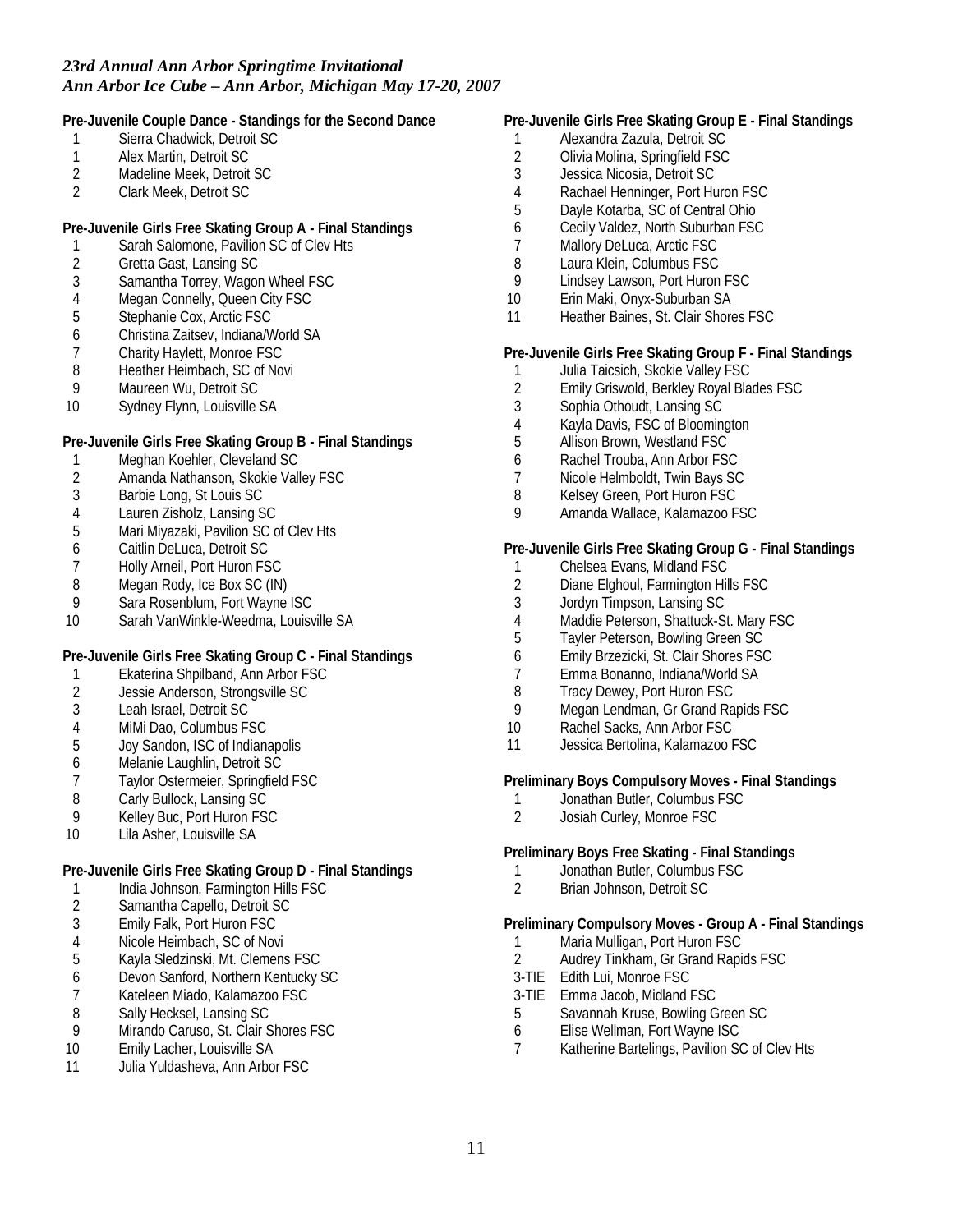**Preliminary Compulsory Moves - Group B - Final Standings**

- 1 Yuri Ikeyama, Columbus FSC<br>2 Carlie Thueme, Port Huron FS
- 2 Carlie Thueme, Port Huron FSC<br>3 Kimberly Scott, Gr Grand Rapids
- 3 Kimberly Scott, Gr Grand Rapids FSC<br>4 Sabella Dalla Valle, Skokie Vallev FSC
- Isabella Dalla Valle, Skokie Valley FSC
- 5 Hanna Guidry, North Suburban FSC
- 6 Jenna Blackburn, Kalamazoo FSC
- 7 Quinn Herbison, South Metro Shores FSC
- 8 Elizabeth Batista, Ann Arbor FSC
- 9 Veronica Heitz, Port Huron FSC

**Preliminary Compulsory Moves - Group C - Final Standings**

- 1 Lauren Pach, Athens FSC<br>2 Mimi Fadel, Dearborn FSC
- 2 Mimi Fadel, Dearborn FSC<br>3 Alvssa Hearth, Gr Grand R
- 3 Alyssa Hearth, Gr Grand Rapids FSC
- 4 Miki Okuyama, Columbus FSC<br>5 Alyssa Riihimaa, Gr Grand Rap
- 5 Alyssa Riihimaa, Gr Grand Rapids FSC
- 6 Brianna Mascia, Winterhurst FSC
- 7 Emily Cain, Twin Bays SC
- 8 Melissa Yax, Detroit SC

**Preliminary Compulsory Moves - Group D - Final Standings**

- 1 Heather Melvin, Southport SC<br>2 Chelsea Sherman, Gr Grand F
- 2 Chelsea Sherman, Gr Grand Rapids FSC<br>3 Samantha Harrison, Gr Grand Rapids FSC
- 3 Samantha Harrison, Gr Grand Rapids FSC
- 4 Meredith Lutz, ISC of Indianapolis<br>5 Ervn Fox. Berklev Roval Blades FS
- 5 Eryn Fox, Berkley Royal Blades FSC
- 6 Katie Michalak, South Metro Shores FSC

**Preliminary Couple Dance - Standings for the First Dance**

- 1 Sierra Chadwick, Detroit SC<br>1 Alex Martin, Detroit SC
- 1 Alex Martin, Detroit SC
- 2 Madeline Meek, Detroit SC<br>2 Clark Meek, Detroit SC
- 2 Clark Meek, Detroit SC

**Preliminary Couple Dance - Standings for the Second Dance**

- 1 Sierra Chadwick, Detroit SC<br>1 Alex Martin, Detroit SC
- Alex Martin, Detroit SC
- 2 Madeline Meek, Detroit SC
- 2 Clark Meek, Detroit SC

**Preliminary Girls Free Skating Group A - Final Standings**

- 
- 1 Delaney Hoberecht, Arctic FSC<br>2 Shelby Dziedzic, SA of Plymoutl Shelby Dziedzic, SA of Plymouth
- 3 Kourtney Strong, Arctic FSC<br>4 Alexandra Parks. Lansing SC
- 4 Alexandra Parks, Lansing SC
- 5 Grace Zimmerman, Trenton FSC
- 6 Isabella Dalla Valle, Skokie Valley FSC
- 7 Victoria Brown, North Suburban FSC
- 8 Peyton Lee, Detroit SC

## **Preliminary Girls Free Skating Group B - Final Standings**

- 1 Megan Lee, Skokie Valley FSC<br>2 Carson Dembrosky, South Metr
- 2 Carson Dembrosky, South Metro Shores FSC<br>3 Madeline Franchock, SA of Plymouth
- Madeline Franchock, SA of Plymouth
- 4 Carly Markovich, Northern Kentucky SC
- 5 Erin Weingarten, Detroit SC
- 6 Alyssa Loshinskie, Detroit SC
- 7 Ireland Portalski, St. Clair Shores FSC
- 8 June Walter, Queen City FSC
- 9 Paige Morrison, Fort Wayne ISC

#### **Preliminary Girls Free Skating Group C - Final Standings**

- 1 Courtney Kucharski, Garden City FSC<br>2-TIE Katrina Stack, SA of Plymouth
- Katrina Stack, SA of Plymouth
- 2-TIE Klabera Komini, Mt. Clemens FSC
- 4 Lauren Pach, Athens FSC
- 5 Ashley Wojtylo, SC of Novi
- 6 Jessica Miller, Queen City FSC
- 7 Tessa LeWitt, Detroit SC<br>8 Stephanie Sintetas, Skok
- Stephanie Sintetas, Skokie Valley FSC
- 9 Rachael Wehrle, Fort Wayne ISC
- 10 Brianna Mascia, Winterhurst FSC

**Preliminary Girls Free Skating Group D - Final Standings**

- 1 Heather Melvin, Southport SC<br>2 Jasmine Patrick, Troy Academ
- Jasmine Patrick, Troy Academy of FS
- 3 Nora Roering, Lansing SC
- 4 Alia Safa, Dearborn FSC
- 5 Jessica Randolph, Garden City FSC
- 6 Chelsea Walker, SC of Novi
- 7 Lizette Baeza, SC of Novi
- 8 Kerstin Nilsson, Queen City FSC
- 9 Eryn Fox, Berkley Royal Blades FSC<br>10 Donna Makela. St. Clair Shores FSC
- Donna Makela, St. Clair Shores FSC

**Preliminary Limited Boys Free Skating - Final Standings**

- 1-TIE Vanya Mokhov, Ann Arbor FSC
- 1-TIE Justin Highgate-Brutman, Arctic FSC
- 3 Alex Martin, Detroit SC
- 4 Stanley Mackey, Westland FSC

**Preliminary Limited Girls Free Skating Group A - Final Standings**

- 1 Isabella Falsetti, Arctic FSC
- 2 Maria Mulligan, Port Huron FSC<br>3 Emma Jacob, Midland FSC
- 3 Emma Jacob, Midland FSC
- 4 Audrey Tinkham, Gr Grand Rapids FSC<br>5 Claire Burner, Northern Ice SC
- 5 Claire Burner, Northern Ice SC
- 6 Octavia Renke, Troy Academy of FS
- 7 Edith Lui, Monroe FSC<br>8 Savannah Kruse, Bowli
- Savannah Kruse, Bowling Green SC
- 9 Taris Brashers, Louisville SA
- 10 Elise Wellman, Fort Wayne ISC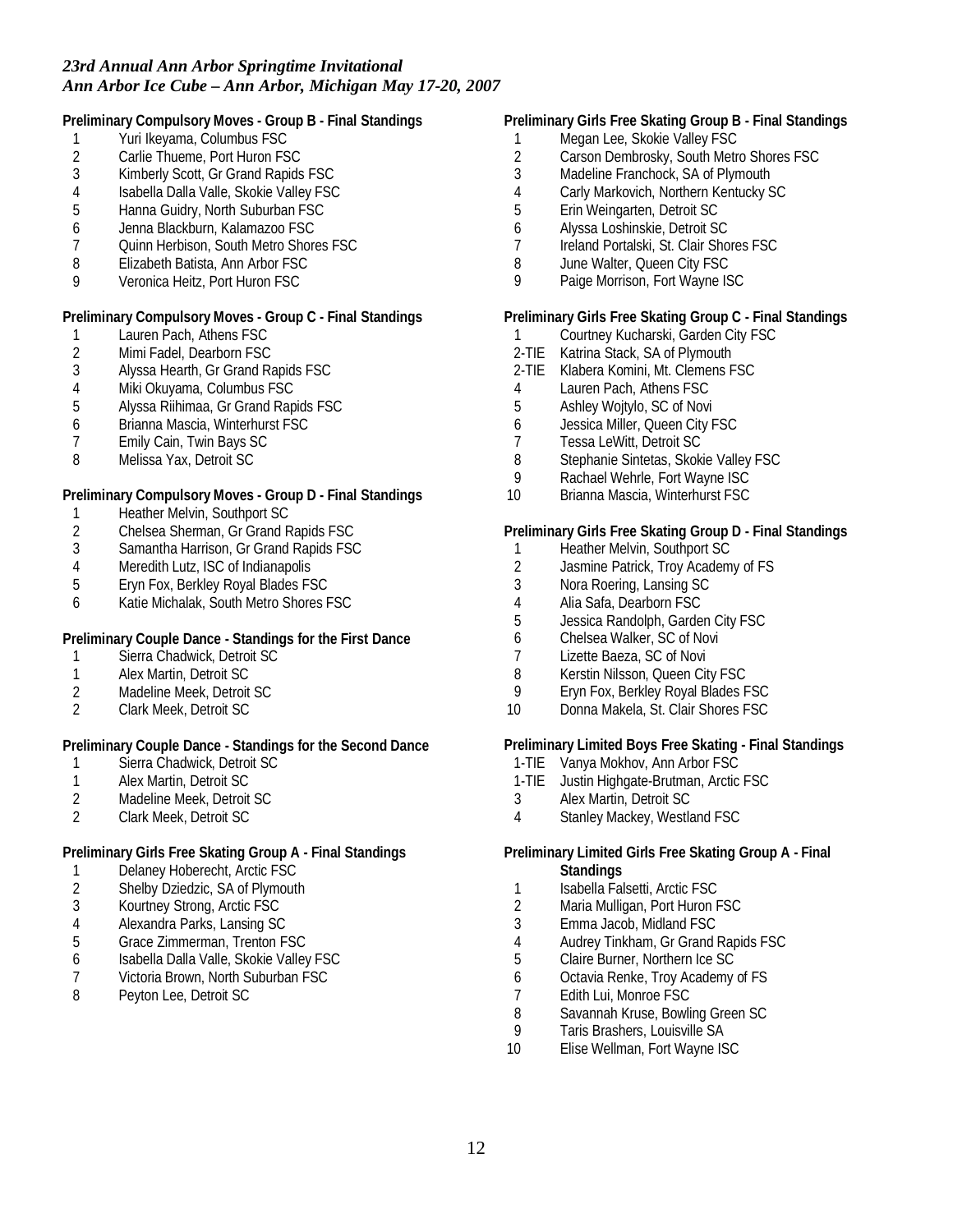**Preliminary Limited Girls Free Skating Group B - Final Standings**

- 
- 1 Meghan Murphy, Port Huron FSC<br>2 Kimberly Scott. Gr Grand Rapids F
- 2 Kimberly Scott, Gr Grand Rapids FSC<br>3 Juliana Latour. Westland FSC Juliana Latour, Westland FSC
- 4 Meredith Bauer, SC of Novi
- 5 Karisa Yu, Lakeland SC
- 6 Hanna Guidry, North Suburban FSC
- 7 Elizabeth Sloan, Arctic FSC
- 
- 8 Allison Paxton, Louisville SA<br>9 Madison George, Detroit SC Madison George, Detroit SC

**Preliminary Limited Girls Free Skating Group C - Final Standings**

- 1 Yuri Ikeyama, Columbus FSC
- 2 Cori Shomo, Skate Company SC
- 3 Bridget Race, Farmington Hills FSC
- 4 Jenna Blackburn, Kalamazoo FSC
- 5 Erin Graub, Detroit SC
- 6 Carlie Thueme, Port Huron FSC
- 7 Lauren Dumas, North Suburban FSC
- 8 Ashley Brown, Westland FSC
- 9 Ashton Clemons, Louisville SA
- 10 Sophia Rosenblum, Fort Wayne ISC

**Preliminary Limited Girls Free Skating Group D - Final Standings**

- 1 Alyssa Riihimaa, Gr Grand Rapids FSC
- 2 Hailey Tramel, Troy Academy of FS
- 3 Miki Okuyama, Columbus FSC
- 4 Emily Cain, Twin Bays SC
- 5 Madison Downer, Arctic FSC
- 6 Anne Wise, Farmington Hills FSC
- 7 Melissa Yax, Detroit SC<br>8 Chloe Heine, Port Huron
- 8 Chloe Heine, Port Huron FSC<br>9 Emma Anger. Fort Wayne ISC
- 9 Emma Anger, Fort Wayne ISC
- 10 Veronica Heitz, Port Huron FSC
- **Preliminary Limited Girls Free Skating Group E Final Standings**
- 1 Mimi Fadel, Dearborn FSC
- 2 Nicole Satalino, Fort Wayne ISC
- 3 Alyssa Hearth, Gr Grand Rapids FSC
- 4 Samantha Harrison, Gr Grand Rapids FSC
- 5 Courtney Ring, SC of Novi
- 6 Shannon Trudeau, South Metro Shores FSC
- 7 Laura Miller, SA of Plymouth<br>8 Holly Shifman, Berkley Royal
- Holly Shifman, Berkley Royal Blades FSC
- **Preliminary Limited Girls Free Skating Group F Final Standings**
	- 1 Chelsea Sherman, Gr Grand Rapids FSC<br>2 Morgan Anderson, Berkley Royal Blades I
	- 2 Morgan Anderson, Berkley Royal Blades FSC
	- 3 Meredith Lutz, ISC of Indianapolis
	- 4 Brooke Ulmer, Port Huron FSC
	- 5 Maura Villhauer, Lansing SC
	- 6 Kari Lynn Stausmire, Monroe FSC
	- 7 Emily Love, SC of Novi
	- 8 Katie Michalak, South Metro Shores FSC

**Pre-Preliminary Boys Free Skating - Final Standings**

- 1 Daniel Li, Detroit SC<br>2 Michael Young, Skate
- Michael Young, Skaters Edge of W Mich
- 3 Sammy Parks, Lansing SC
- 4 RJ Pinto, St. Clair Shores FSC

**Pre-Preliminary Girls Free Skating Group A - Final Standings**

- 1 Reagan King, Dearborn FSC
- 2 Remington Bennett, Lakeland SC
- 3 Madison Cole, Gr Grand Rapids FSC
- 4 Christina Vafaian, Arctic FSC
- 5 Angela Wang, Arctic FSC
- 6 Mamie Kenar, Southport SC
- 7 Tori Weingarten, Detroit SC<br>8 Kelsev Clements, Northern K
- 8 Kelsey Clements, Northern Kentucky SC
- 9 Reagan Liberatore, Arctic FSC<br>10 Anna Carlin, Mt. Clemens FSC
- Anna Carlin, Mt. Clemens FSC

**Pre-Preliminary Girls Free Skating Group B - Final Standings**

- 1 Katie Schroeder, Southport SC<br>2 Cassandra Rigor, Arctic FSC
- 2 Cassandra Rigor, Arctic FSC
- 3 Madeline Rysztak, Gr Grand Rapids FSC
- 4 Katherine Bartelings, Pavilion SC of Clev Hts<br>5 Grace Nagelvoort. Skaters Edge of W Mich
- 5 Grace Nagelvoort, Skaters Edge of W Mich
- 6 Nicole Roxbury, Twin Bays SC
- 7 Amy Luo, Arctic FSC
- 8 Rose Temizer, Northern Kentucky SC<br>9 Ashlyn Lemmen St. Clair Shores ESC
- Ashlyn Lemmen, St. Clair Shores FSC
- 10 Olivia Moreau, Detroit SC

**Pre-Preliminary Girls Free Skating Group C - Final Standings**

- 1 Chloe Gates, Twin Bays SC
- 2 Kazia Cooper, Gr Grand Rapids FSC
- 3 Marisa Linski, Arctic FSC
- 4 Maggie Yin, Arctic Edge
- 5 Kaitlin Trimpe, Berkley Royal Blades FSC
- 6 Karen Baker, Midland FSC
- 7 McKenzie Hagerstrom, Lansing SC
- 8 Lindsey Maynard, Ann Arbor FSC<br>9 Kellen Cansfield, Port Huron FSC
- 9 Kellen Cansfield, Port Huron FSC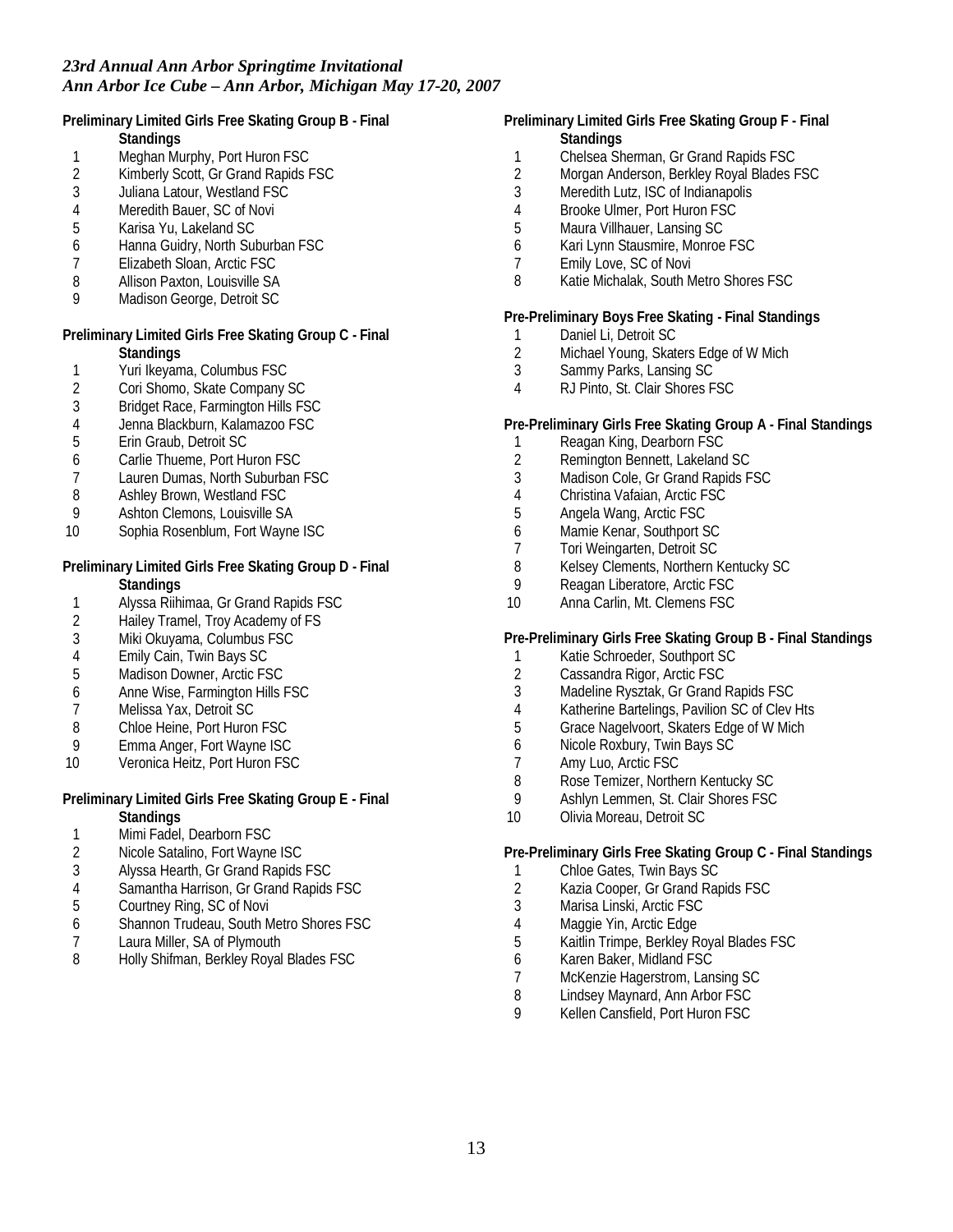**Pre-Preliminary Girls Free Skating Group D - Final Standings**

- 1 Alexis Berry, Ann Arbor FSC<br>2 Erin Hoagland. North Suburb.
- 2 Erin Hoagland, North Suburban FSC<br>3 Danielle Roberts. Arctic FSC
- 3 Danielle Roberts, Arctic FSC<br>4 Lauryn Rumisek. Gr Grand R.
- Lauryn Rumisek, Gr Grand Rapids FSC
- 5 Nathalie Bidwell, Queen City FSC
- 6 Sierra Chadwick, Detroit SC
- 7 Myles Grandstaff, Lansing SC
- 8 Taylor Murphy, Westland FSC
- 9 Kayla Watson, Wyandotte FSC
- 10 Carolyn Dabrowa, Farmington Hills FSC

**Pre-Preliminary Girls Free Skating Group E - Final Standings**

- 1 Case Bartelings, Pavilion SC of Clev Hts<br>2 Elizabeth Batista. Ann Arbor FSC
- 2 Elizabeth Batista, Ann Arbor FSC
- 3 Eden Ehlers, Lansing SC
- 4 Haley Imler, Southport SC
- 5 Quinn Herbison, South Metro Shores FSC
- 6 Lauren English, Louisville SA
- 7 Caitlyn Fortier, St. Clair Shores FSC
- 8-TIE Niki Polce, Arctic FSC
- 8-TIE Jennifer Millisor, Skaters Edge of W Mich
- 10 Alexis Steagall, Wyandotte FSC
- 11 Megan Ewald, St. Clair Shores FSC

**Pre-Preliminary Girls Free Skating Group F - Final Standings**

- 1 Kelly Wilton, SC of Novi<br>2 Susanna Keller, Garden
- Susanna Keller, Garden City FSC
- 3 Bailey Hoffman, Skaters Edge of W Mich
- 4 Megan Reynolds, Ann Arbor FSC
- 5 Katarina DeFilippo, Lansing SC
- 6 McKale Bingham, Port Huron FSC
- 7 Danielle Dunn, Southport SC<br>8 Claire Pustinger, Queen City
- 8 Claire Pustinger, Queen City FSC<br>9 Jackie Zugschwert, Queen City FS
- Jackie Zugschwert, Queen City FSC
- 10 Kimberly Wegner, St. Clair Shores FSC
- 11 Emily Roberts, SC of Novi

**Pre-Preliminary Girls Free Skating Group G - Final Standings**

- 1 Amber Moody, Muskegon Lakeshore FSC<br>2 Alexis Lastomirsky, Troy Academy of FS
- Alexis Lastomirsky, Troy Academy of FS
- 3 Kaitlynn Schenk, Shaker FSC
- 4 Jaime Winters, Twin Bays SC
- 5 Jacqueline VandeWege, Skaters Edge of W Mich
- 6 Jacklyn Hallett, Midland FSC
- 7 Tonya Guidry, North Suburban FSC
- 8 Emily OToole, FSC of Birmingham (MI)<br>9 Sara Serota, Onvx-Suburban SA
- Sara Serota, Onyx-Suburban SA
- 10-TIE Caelin Runyon, Twin Bays SC
- 10-TIE Claire Daugherty, FSC of Birmingham (MI)
- **Pre-Preliminary Girls Free Skating Group H Final Standings**
- 1 Samantha Houston, Garden City FSC
- 2 Megan Mahoney, Lansing SC<br>3 Tessa Dupes, Port Huron FSC
- 3 Tessa Dupes, Port Huron FSC<br>4 Christianna Akers, Berkley Roy
- 4 Christianna Akers, Berkley Royal Blades FSC
- 5 Sarah Sacks, Ann Arbor FSC
- 6 Rebekah Woytowicz, Wyandotte FSC
- 7 Emma Mannfors, Ann Arbor FSC
- 8 Katie McGillis, SC of Novi
- **Pre-Preliminary Limited Boys Compulsory Moves Final Standings**
- 1 Michael Young, Skaters Edge of W Mich
- **Pre-Preliminary Limited Compulsory Moves Group A Final Standings**
	- 1 Vivian Chen, Columbus FSC
	- 2-TIE Madeline Rysztak, Gr Grand Rapids FSC
- 2-TIE Nicole Roxbury, Twin Bays SC
- 4 Mamie Kenar, Southport SC
- 5 Reagan King, Dearborn FSC
- 6 Madison Cole, Gr Grand Rapids FSC
- 7 Grace Nagelvoort, Skaters Edge of W Mich
- 8 Anna Carlin, Mt. Clemens FSC<br>9 Aubyn Herbison. South Metro S
- 9 Aubyn Herbison, South Metro Shores FSC
- 10 Remington Bennett, Lakeland SC
- **Pre-Preliminary Limited Compulsory Moves Group B Final Standings**
	- 1 Katie Schroeder, Southport SC
	- 2 Chloe Gates, Twin Bays SC<br>3 Morgan Lavant. Dearborn FS
	- Morgan Lavant, Dearborn FSC
	- 4 Kazia Cooper, Gr Grand Rapids FSC<br>5 Karen Baker, Midland FSC
	- 5 Karen Baker, Midland FSC
	- 6 Marisa Linski, Arctic FSC
	- 7 Alexandra McPherson, Ann Arbor FSC
	- 8 McKenzie Hagerstrom, Lansing SC
- **Pre-Preliminary Limited Compulsory Moves Group C Final Standings**
- 1 Lauryn Rumisek, Gr Grand Rapids FSC
- 2 Case Bartelings, Pavilion SC of Clev Hts
- 3 Alexis Berry, Ann Arbor FSC
- 4 Myles Grandstaff, Lansing SC
- 5 Lili Lockwood, Twin Bays SC
- 6 Kellen Cansfield, Port Huron FSC
- 7 Jennifer Millisor, Skaters Edge of W Mich<br>8 Danielle Roberts, Arctic FSC
- 8 Danielle Roberts, Arctic FSC<br>9 Carolyn Dabrowa Farmingto
- 9 Carolyn Dabrowa, Farmington Hills FSC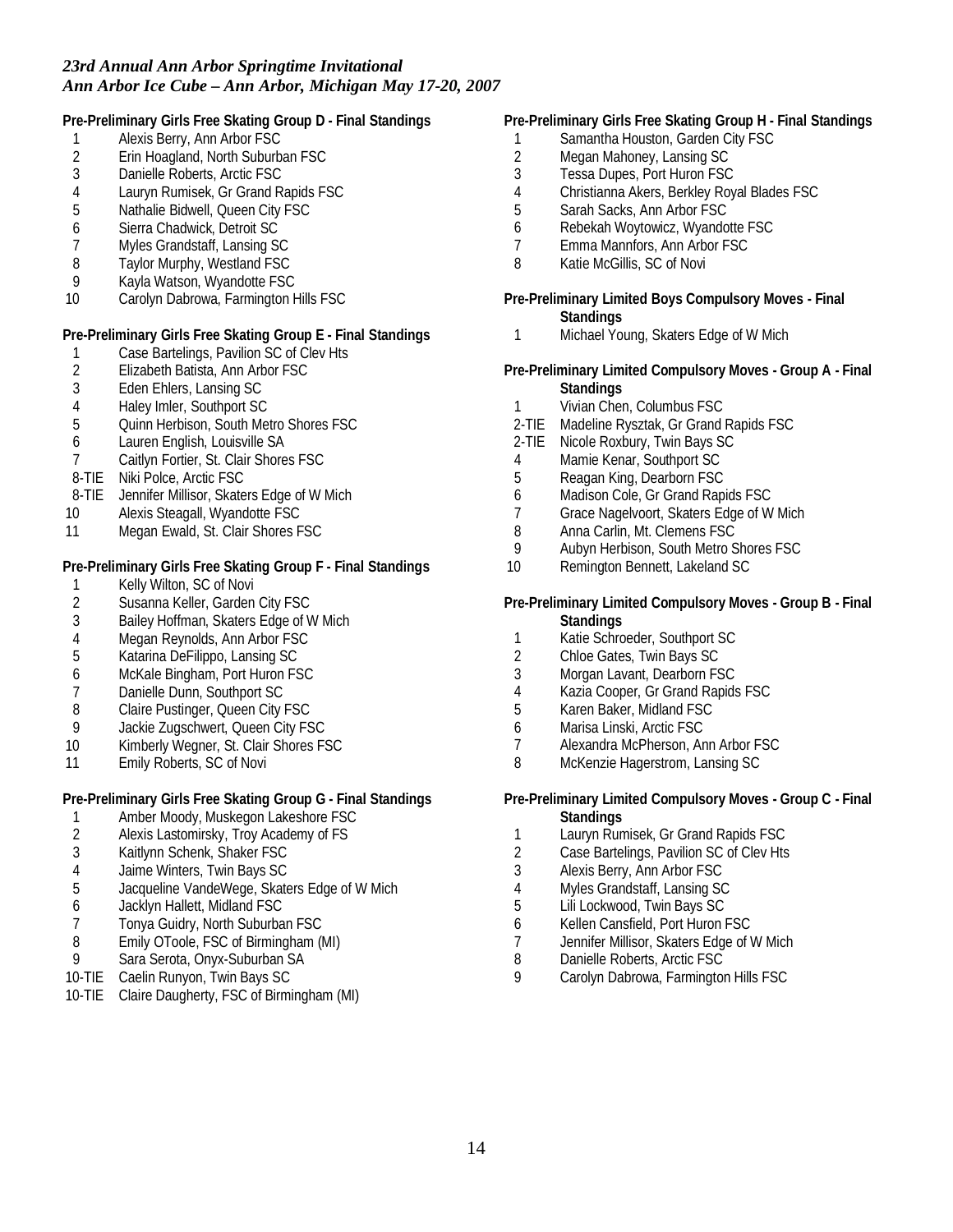**Pre-Preliminary Limited Compulsory Moves - Group D - Final**

- **Standings**
- 1 Haley Imler, Southport SC<br>2 Eden Ehlers, Lansing SC
- 2 Eden Ehlers, Lansing SC<br>3 Katarina DeFilippo, Lansin
- 3 Katarina DeFilippo, Lansing SC
- 4 Bailey Hoffman, Skaters Edge of W Mich
- 5 Niki Polce, Arctic FSC
- 6 Holly Shifman, Berkley Royal Blades FSC
- 7 Claire Pustinger, Queen City FSC
- 8 Allison Whitehead, South Metro Shores FSC<br>9 Elisia Ceballo-Countrym, Ann Arbor FSC
- 9 Elisia Ceballo-Countrym, Ann Arbor FSC

**Pre-Preliminary Limited Compulsory Moves - Group E - Final Standings**

- 1 Chloe Heine, Port Huron FSC
- 2 Kaitlin Prakken, Berkley Royal Blades FSC
- 3 Amber Moody, Muskegon Lakeshore FSC
- 4 Jacqueline VandeWege, Skaters Edge of W Mich
- 5 Kaitlynn Schenk, Shaker FSC
- 6 Caelin Runyon, Twin Bays SC
- 7 Jacklyn Hallett, Midland FSC
- 8 Megan Reynolds, Ann Arbor FSC
- 9 Danielle Dunn, Southport SC
- 10 Claire Daugherty, FSC of Birmingham (MI)
- **Pre-Preliminary Limited Compulsory Moves Group F Final Standings**
- 1 Samantha Houston, Garden City FSC
- 2 Jaime Winters, Twin Bays SC
- 3 Brooke Ulmer, Port Huron FSC
- 4 Megan Mahoney, Lansing SC
- 5 Tonya Guidry, North Suburban FSC
- 6 Shae Andrews, South Metro Shores FSC
- 
- 7 Tessa Dupes, Port Huron FSC<br>8 Emma Mannfors, Ann Arbor FS Emma Mannfors, Ann Arbor FSC

**Solo Dance - Starlight Waltz - Final Standings**

1 Rachel Cole, Detroit SC

**Solo Dance - Tango - Final Standings**

- 1 Madeline Franchock, SA of Plymouth<br>2 Erin Spencer, SC of Novi
- Erin Spencer, SC of Novi
- 3 Nicole Heimbach, SC of Novi
- 4 Emily Griswold, Berkley Royal Blades FSC

**Solo Dance - American Waltz - Final Standings**

- 1 Madeline Franchock, SA of Plymouth<br>2 Shannon Hurst, St. Clair Shores FSC
- Shannon Hurst, St. Clair Shores FSC
- 3 Heather Heimbach, SC of Novi
- 4 Erin Spencer, SC of Novi

## **Solo Dance - Argentine Tango - Final Standings**

- 1 Rachel Franchock, SA of Plymouth<br>2 Stephanie Wotton, Lakeland SC
- Stephanie Wotton, Lakeland SC

**Solo Dance - Blues - Final Standings**

1 Rachel Cole, Detroit SC

## **Solo Dance - Canasta Tango - Final Standings**

- 1 Angela Agius, Dearborn FSC
- 2 Eden Ehlers, Lansing SC
- 3 Jennifer LeChard, Ann Arbor FSC
- 4 Hannah Levy, Lakeland SC

**Solo Dance - Cha Cha - Final Standings**

- 1 Kaitlin Prakken, Berkley Royal Blades FSC<br>2 Eden Ehlers. Lansing SC
- Eden Ehlers, Lansing SC
- 3 Courtney Sayyae, South Metro Shores FSC
- 4 Sarah Sacks, Ann Arbor FSC
- 5 Candice Kaars-Mulholland, Lakeland SC

**Solo Dance - Cha Cha Congelado - Final Standings**

1 Anna Simoni, Northern Kentucky SC

**Solo Dance - Dutch Waltz - Final Standings**

- 1 Angela Agius, Dearborn FSC
- 2 Jennifer LeChard, Ann Arbor FSC

**Solo Dance - European Waltz - Final Standings**

- 1 Shannon Hurst, St. Clair Shores FSC<br>2 Rachel Sacks. Ann Arbor FSC
- Rachel Sacks, Ann Arbor FSC

**Solo Dance - Fielsta Tango - Final Standings**

- 1 Lindsey Maynard, Ann Arbor FSC
- 2 Holly Shifman, Berkley Royal Blades FSC
- 3 Courtney Sayyae, South Metro Shores FSC

**Solo Dance - Fourteenstep - Final Standings**

- 1 Shannon Hurst, St. Clair Shores FSC<br>2 Rachel Sacks. Ann Arbor FSC
- 2 Rachel Sacks, Ann Arbor FSC

**Solo Dance - Hickory Hoedown - Final Standings**

- 1 Parviz Kanga, Strongsville SC
- 2 Katie Michalak, South Metro Shores FSC

**Solo Dance - Paso Doble - Final Standings**

1 Marisa Hutchinson, Ann Arbor FSC

**Solo Dance - Rhythm Blues - Final Standings**

- 1 Angela Agius, Dearborn FSC<br>2 Jennifer LeChard, Ann Arbor I
- Jennifer LeChard, Ann Arbor FSC
- 3 Hannah Levy, Lakeland SC
- 4 Candice Kaars-Mulholland, Lakeland SC

**Solo Dance - Rocker Foxtrot - Final Standings**

- 1 Shelby Dziedzic, SA of Plymouth<br>2 Shannon Hurst, St. Clair Shores F
- 2 Shannon Hurst, St. Clair Shores FSC
- 3 Erin Spencer, SC of Novi